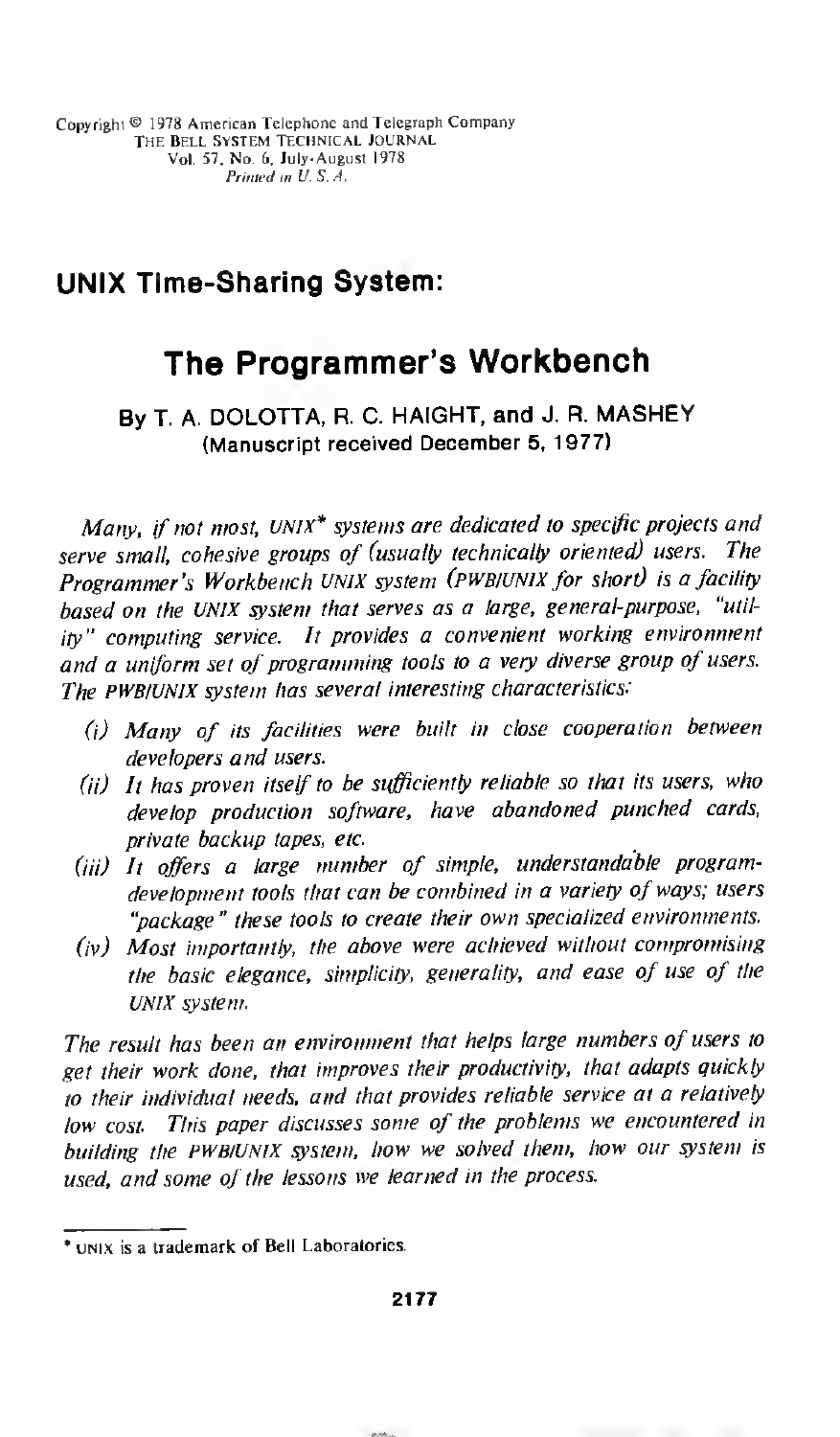## I. INTRODUCTION

The Programmer's Workbench UNIX\* system (hereafter called pwb/unix for brevity) is a specialized computing facility dedicated to supporting large software-development projects. It is a production system that has been used for several years in the Business Information Systems Programs (bisp) area of Bell Laboratories and that supports there a user community of about 1,100 people. It was developed mainly as an attempt to improve the quality, reliability, flexibility, and consistency of the programming environment. The concepts behind the pwb/unix system emphasize several ideas:

- (/) Program development and execution of the resulting programs are two radically different functions. Much can be gained by assigning each function to a computer best suited to it. Thus, as much of the development as possible should be done on a computer dedicated to that task, i.e., one that acts as a "development facility" and provides a superior programming environment. Production running of the developed products very often occurs on another computer, called a "target" system. For some projects, a single system may successfully fill both roles, but this is rare, because most current operating systems were designed primarily for running programs, with little thought having been given to the requirements of the program-development process; we did the exact opposite of this in the PWB/UNIX system.
- $(i)$  Although there may be several target systems (possibly supplied by different vendors), the development facility should present a single, uniform interface to its users. Current targets for the PWB/UNIX system include IBM System/370 and univac 1100-series computers; in some sense, the pwb/unix system is also a target, because it is built and maintained with its own tools.
- (iii) A development facility can be implemented on computers of moderate size, even when the target machines consist of very large systems.

Although pwb/unix is <sup>a</sup> special-purpose system (in the same sense that a "front-end" computer is a special-purpose system), it is specialized for use by human beings. As shown in Fig. 1, it provides the interface between program developers and their target

<sup>\*</sup> unix is a trademark of Bell Laboratories.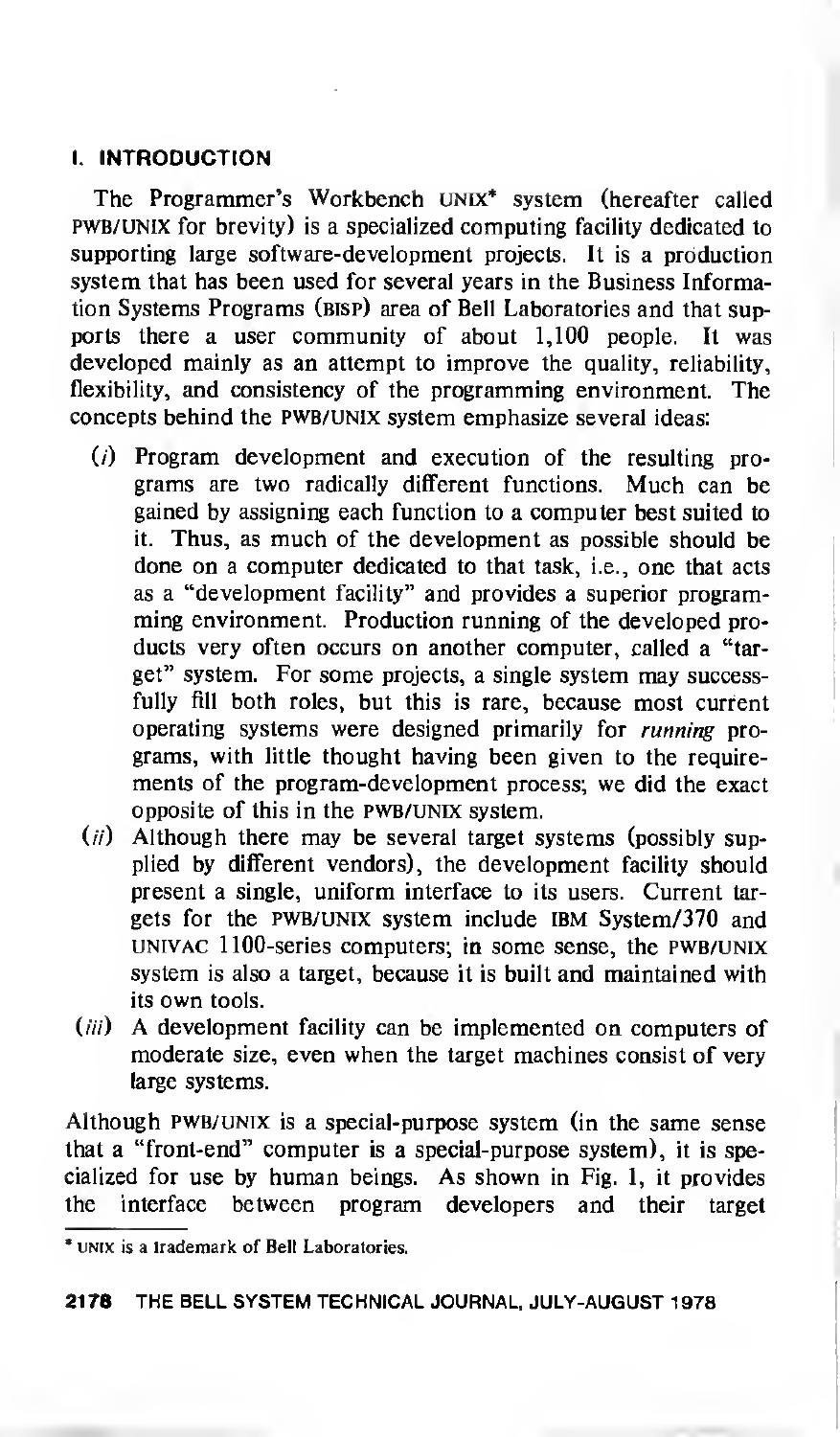

Fig. 1-PWB/UNIX<sup>TM</sup> interface with its users.

 $computer(s)$ . Unlike a typical "front-end," the PWB/UNIX system supplies a separate, visible, uniform environment for programdevelopment work.

#### II. CURRENT STATUS

The PWB/UNtX installation at BISP currently consists of a network of DEC PDP-11 /45s and /70s running <sup>a</sup> modified version of the UNIX system.\* By most measures, it is the largest known UNIX installation in the world. Table <sup>I</sup> gives a "snapshot" of it as of October 1977.

The systems are connected to each other so that each can be backed up by another, and so that files can be transmitted efficiently among systems. They are also connected by communications lines to the following target systems: two IBM 370/168s, two UNIVAC 1100-series systems, and one XDS Sigma 5. Of the card images processed by these targets, 90 to 95 percent are received from pwb/unix systems. Average figures for prime-shift connect time

| System<br>name | CPU<br>type | Memory<br>(K-bytes) | <b>Disk</b><br>(M-bytes) | Diat-up<br>ports | Login<br>names |
|----------------|-------------|---------------------|--------------------------|------------------|----------------|
| А              | /45         | 256                 | 160                      | 15               | 153            |
| B              | /70         | 768                 | 480                      | 48               | 260            |
| D              | /70         | 5t2                 | 320                      | 48               | 361            |
| E              | 745         | 256                 | 160                      | 20               | t 14           |
| F              | /70         | 768                 | 320                      | 48               | 262            |
| G              | /70         | 512                 | 160                      | 48               | 133            |
| H              | /70         | 5t2                 | 320                      | 48               | 139            |
| Totals         |             | 3,328               | 1.920                    | 275              | 1.422          |

Table <sup>I</sup>— pwb/unix™ hardware at bisp (10/77)

In order to avoid ambiguity, we use in this paper the expression "Research unix system" to refer to the UNIX system itself (Refs. 1 and 2).

THE PROGRAMMER'S WORKBENCH 2179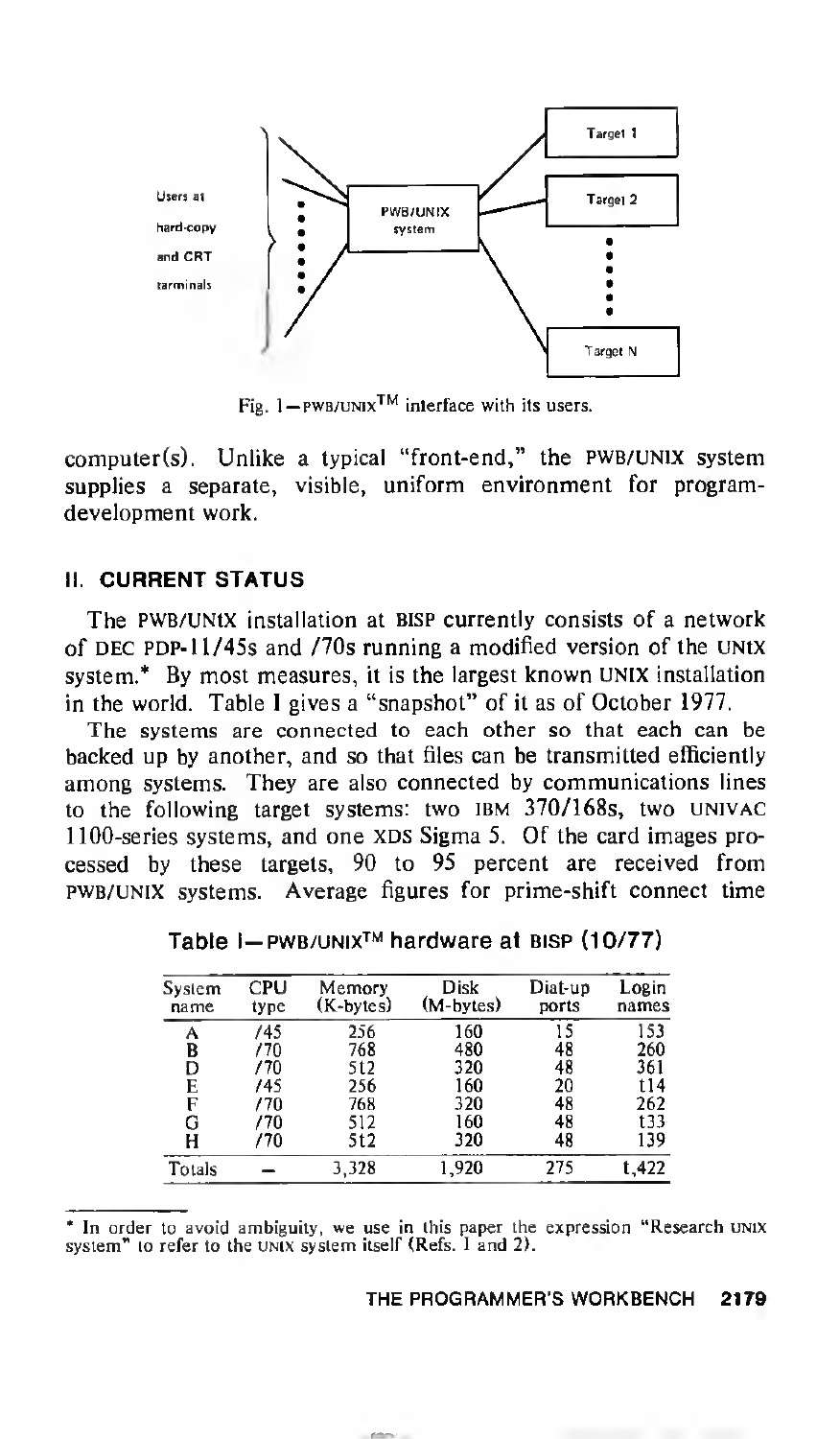(9 a.m. to <sup>5</sup> p.m., Monday through Friday) and total connect time per day are 1,342 and 1,794 hours, respectively. Because some login names are duplicated across systems, the figure of 1,422 is a bit misleading. The figure of 1,100 *distinct* login names is a better indicator of the size of the user community.

This installation offers fairly inexpensive time-sharing service to large numbers of users. An "average" PWB/UNIX user consumes 25 hours of prime-shift connect time per month, and uses 0.5 megabytes of active disk storage. Heavy use is made of the available resources. Typically, 90 percent of available disk space is in use, and between 75 and 80 percent of possible prime-time connect hours are consumed; during periods of heavy load, CPU usage occasionally exceeds 95 percent.

The pwb/unix system has been adopted outside of BISP, primarily for computer-center, program-development, and text-processing services. In addition to the original pwb/unix installation, there are currently about ten other installations within Bell Laboratories and six installations in other parts of the Bell System. A number of these installations utilize more than one CPU; thus, within the Bell System, there are over thirty PDP-11s running the PWB/UNIX system and there are plans for several more in the near future.\* There is also a growing number of pwb/unix installations outside of the Bell System.

#### III. HISTORY

The concept underlying the PWB/UNIX system was suggested in mid-1973 and the first  $PDP-11/45$  was installed late that year. This machine was used at first for our own education and experimentation, while early versions of various facilities were constructed. At first, ours was an experimental project that faced considerable indifference from <sup>a</sup> user community heavily oriented to large computer systems, working under difficult schedules, and a bit wary of what then seemed like a radical idea. However, as word about the system spread, demand for service grew rapidly, almost always outrunning the supply. Users consistently underestimated their requirements for service, because they kept discovering unexpected applications for pwb/unix facilities. In four years, the original pwb/unix installation has grown from <sup>a</sup> single PDP-11 serving 16

#### 2180 THE BELL SYSTEM TECHNICAL JOURNAL, JULY-AUGUST 197B

The number of PDP-IT's in the Bell System that operate under the PWB/UNIX system has doubled, on the average, every  $11$  months during the past  $4\frac{1}{2}$  years.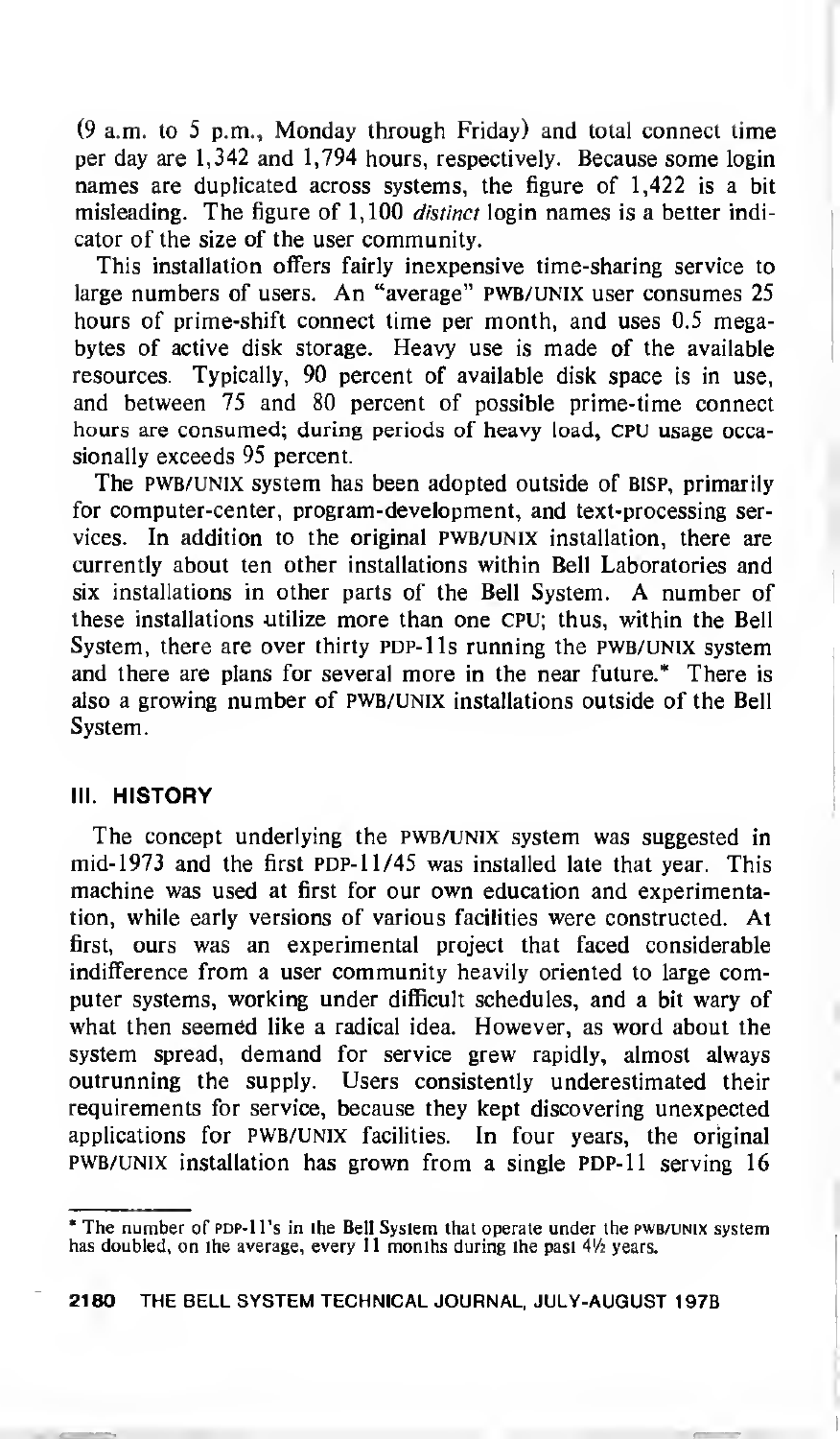

Fig. 2—Growth of PWB/UNIX<sup>TM</sup> at BISP—number of ports and disk capacity.

users to a network of seven PDP-lls serving 1,100 users. Figure 2 shows two other aspects of the growth of that installation; see Refs. 3 and 4 for "snapshots" of that installation earlier in its lifetime.

#### IV. MOTIVATION FOR THE PWB/UNIX APPROACH

The approach of using small computers to build a development facility for use with much larger targets has both good and bad points. At the outset, the following were thought to be potential problem areas:

- (i) Cost of additional hardware.
- $(i)$  Inconvenience of splitting data and functions among machines.
- $(iii)$  Use of incompatible character sets, i.e., ASCII and EBCDIC.
- $(iv)$  Limited size and speed of minicomputers, as compared to the speed and size of the target systems.
- (v) Degradation of reliability caused by the increased complexity of the composite system.

Of these, only the last has required any significant, continuing effort; the main problem has been in maintaining reliable communications with the targets in the face of continually changing configurations of the targets, of the pwb/unix systems, and of the communications links themselves.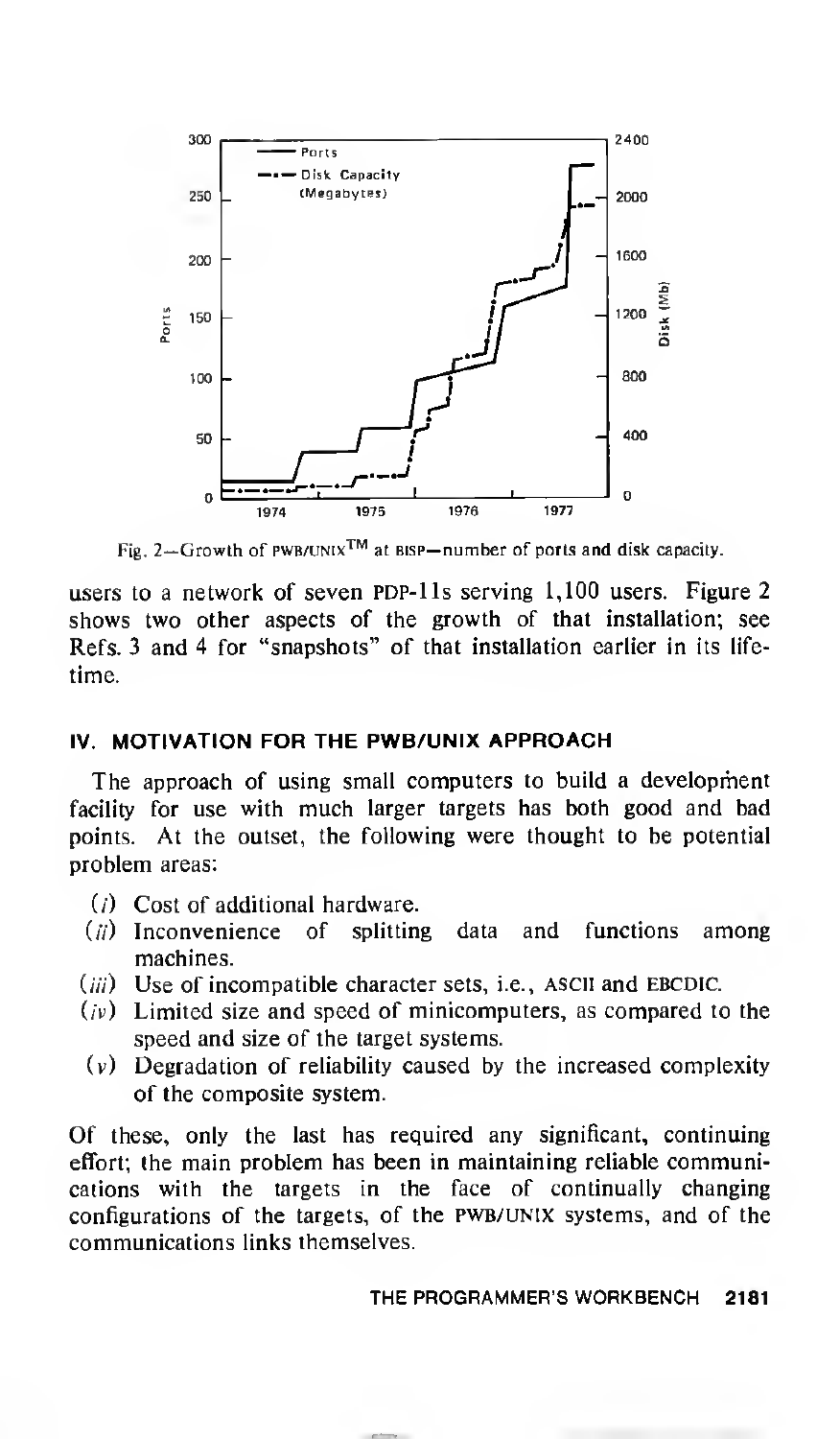The approach embodied in the PWB/UNIX system offers significant advantages in the presence of certain conditions, all of which existed at the original PWB/UNIX installation, thus giving us a strong motivation for adopting this approach. We discuss these conditions below.

## 4.1 Gain by effective specialization

The computer requirements of software *developers* often diverge quite sharply from those of the users of that software. This observation seems especially applicable to software-development organizations such as bisp, i.e., organizations that develop large, data-baseoriented systems. Primary needs of developers include:

- $(i)$  Interactive computing services that are convenient, inexpensive, and continually available during normal working hours (where often the meaning of the expression "normal working hours" is "22 hours per day, 7 days per week").
- $(i)$  A file structure designed for convenient interactive use; in particular, one that never requires the user to explicitly allocate or compact disk storage, or even to be aware of these activities.
- $(iii)$  Good, uniform tools for the manipulation of documents, source programs, and other forms of text. In our opinion, all the tasks that make up the program-development process and that are carried out by computers are nothing more than (sometimes very arcane) forms of text processing and text manipulation.
- $(v)$  A command language simple enough for everyone to use, but one that offers enough programming capability to help automate the operational procedures used to track and control project development.
- (v) Adaptability to frequent and unpredictable changes in location, structure, and personnel of user organizations.

On the other hand, users of the end products may have any or all of the following needs:

- $(i)$  Hardware of the appropriate size and speed to run the end products, possibly under stringent real-time or deadline constraints.
- $(i)$  File structures and access methods that can be optimized to handle large amounts of data.
- $(iii)$  Transaction-oriented teleprocessing facilities.

2182 THE BELL SYSTEM TECHNICAL JOURNAL, JULY-AUGUST 1978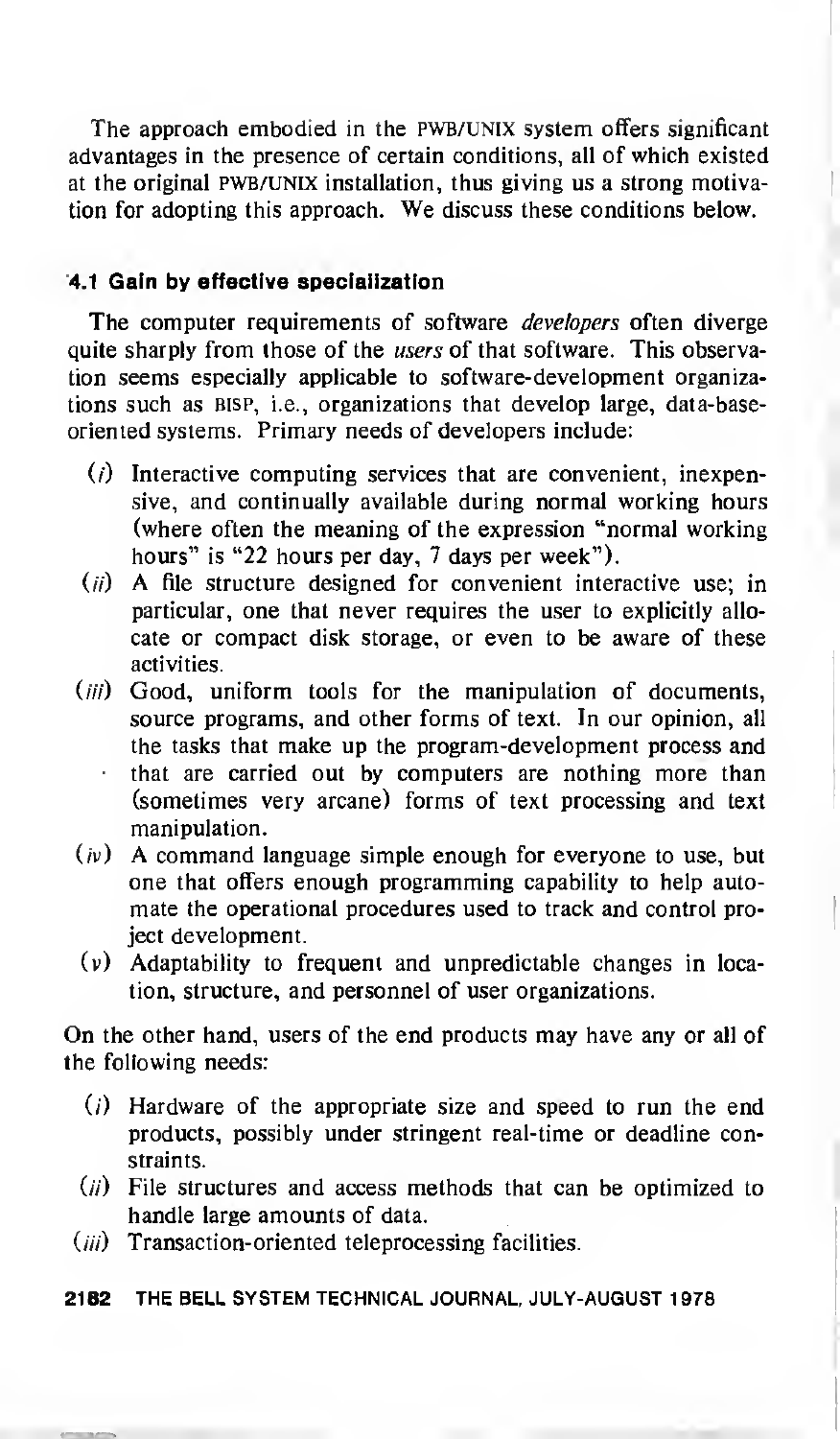$(v)$  The use of a specific type of computer and operating system, to meet any one of a number of possible (often externally imposed) requirements.

Few systems meet all the requirements of both developers and users. As <sup>a</sup> result, it is possible to make significant gains by providing two separate kinds of facilities and optimizing each to match one of two distinct sets of requirements.

#### 4.2 Availability of better softwara

Time-sharing systems that run on large computers often retain significant vestiges of batch processing. Separation of support functions onto an appropriate minicomputer may offer an easy transition to more up-to-date software. Much of the stimulus for PWB/UNIX arose from the desire to make effective use of the UNIX system, whose facilities are extremely well matched to the developers' needs discussed above.

#### 4.3 Installations with target systems from different vendors

It is desirable to have a uniform, target-independent set of tools to ease training and to permit the transfer of personnel between projects. File structures, command languages, and communications protocols differ widely among targets. Thus, it is expensive, if not impossible, to build a single set of effective and efficient tools that can be used on all targets. Effort is better expended in building a single good development facility.

#### 4.4 Changing environments

Changes to hardware and software occur and cause problems even in single-vendor installations. Such changes may be disastrous if they affect both development and production environments at the same time. The problem is at least partially solved by using a separate development system. As an example, in the last few years, every bisp target system has undergone several major reconfigurations in both hardware and software, and the geographic work locations of most users have changed, in some cases more than once. The availability of the pwb/unix system often has been able to minimize the impact of these changes on the users.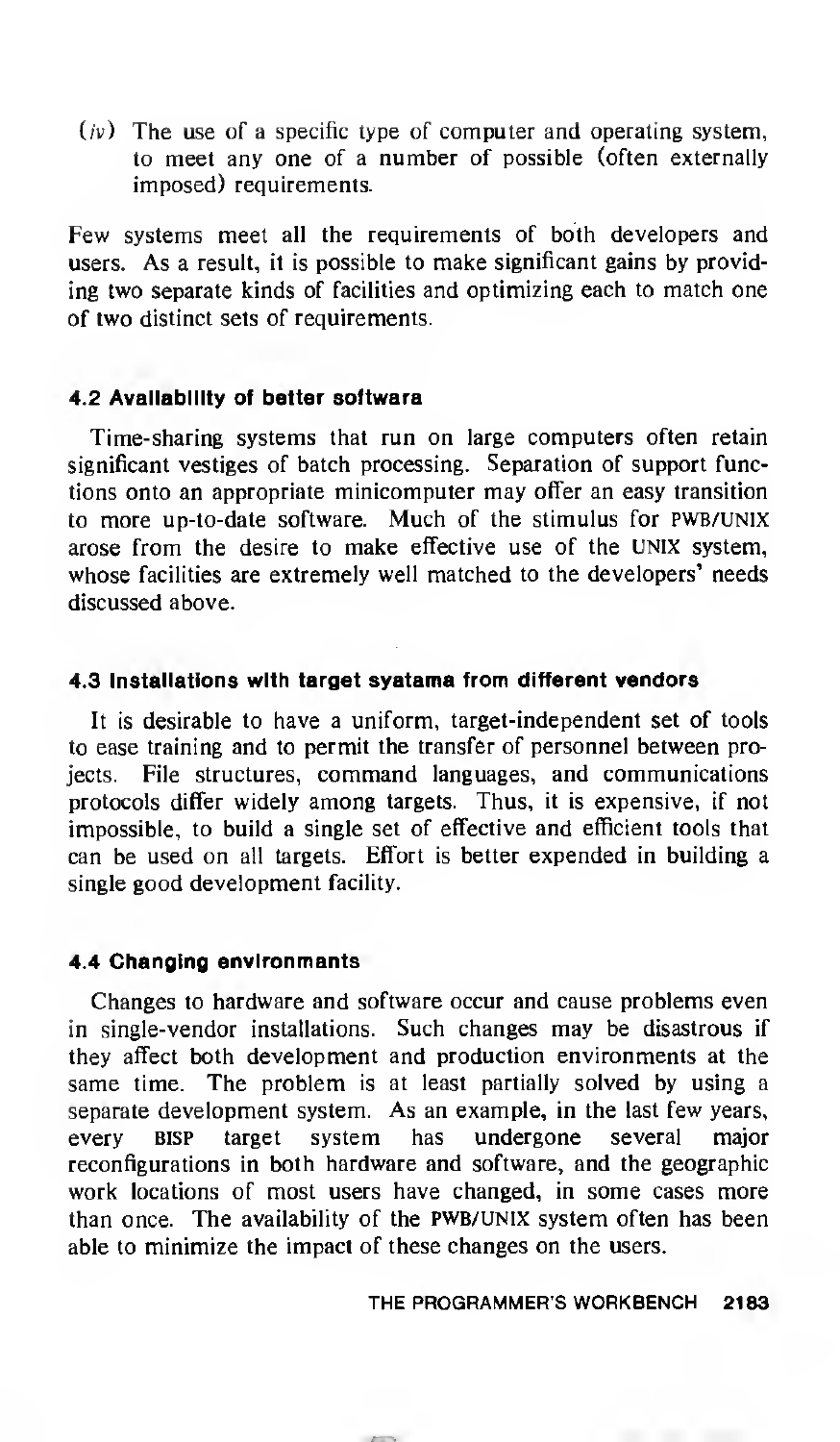## 4.5 Effective testing of terminal-oriented systems

It is difficult enough to test small batch programs; effective testing of large, interactive, data-base management applications is far more difficult. It is especially difficult to perform load testing when the same computer is both generating the load and running the program being tested. It is simpler and more realistic to perform such testing with the aid of a separate computer.

## V. DESIGN APPROACH

In early 1974, much thought was given to what should be the overall design approach for the pwb/unix system. One proposal consisted of first designing it as a completely integrated facility, then implementing it, and finally obtaining users for it. A much different, less traditional approach was actually adopted; its elements were:

- $(i)$  Follow the UNIX system's philosophy of building small, independent tools rather than large, interrelated ones. Follow the UNIX system's approach of minimizing the number of different file formats.
- $(i)$  Get users on the system quickly, work with them closely, and let their needs and problems drive the design.
- $(iii)$  Build software quickly, and expect to throw much of it away, or to have to adapt it to the users' real needs, as these needs become clear. In general, emphasize the ability to adapt to change, rather than try to build perfect products that are meant to last forever.
- $(v)$  Make changes to the UNIX system only after much deliberation, and only when major gains can be made. Avoid changing the unix system's interfaces, and isolate any such changes as much as possible. Stay close to the Research UNIX system, in order to take advantage of continuing improvements.

This approach may appear chaotic, but, in practice, it has worked better than designing supposedly perfect systems that turn out to be obsolete or unusable by the time they are implemented. Unlike many other systems, the UNIX system both permits and encourages this approach.

## VI. DIFFERENCES BETWEEN RESEARCH UNIX AND PWB/UNIX

The usage and operation of the PWB/UNIX system differ somewhat

2184 THE BELL SYSTEM TECHNICAL JOURNAL, JULY-AUGUST <sup>1</sup> 978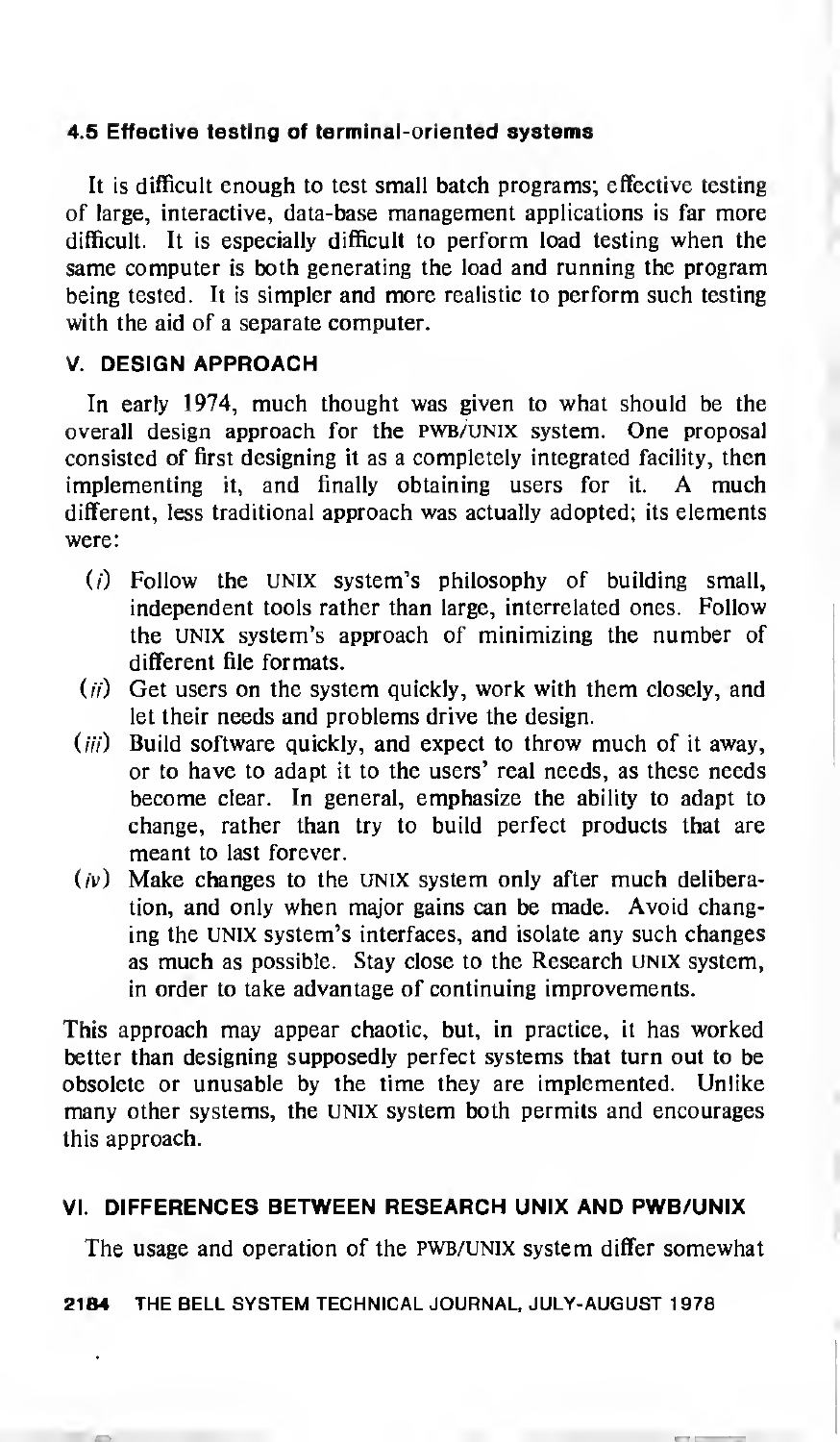from those of most UNIX systems within Bell Laboratories. Many of the changes and additions described below derive from these crucial differences.

A good many UNIX (as opposed to PWB/UNIX) systems are run as "friendly-user" systems, and are each used by a fairly small number of people who often work closely together. A large fraction of these users have read/write permissions for most (or all) of the files on the system, have permission to add commands to the public directories, are capable of "re-booting" the operating system, and even know how to repair damaged file systems.

The PWB/UNIX system, on the other hand, is most often found in a computer-center environment. Larger numbers of users are served, and they often represent different organizations. It is undesirable for everyone to have general read/write permissions. Although groups of users may wish to have sets of commands and files whose use they share, too many people must be served to permit everyone to add commands to public directories. Few users write C programs, and even fewer are interested in filesystem internals. Machines are run by operators who are not expert system programmers. Many users have to to deal with large quantities of existing source code for target computers. Many must integrate their use of the PWB/UNIX system into existing procedures and working methods.

Notwithstanding all the above problems, we continually made every attempt to retain the "friendly-user" environment wherever possible, while extending service to a large group of users characterized by a very wide spectrum of needs, work habits, and usage patterns. By and large, we succeeded in this endeavor.

#### VII. NEW FACILITIES

A number of major facilities had to be made available in the pwb/unix system to make it truly useful in the bisp environment. Initial versions of many of these additional components were written and in use during early 1974. This section describes the current form of these additions (most of which have been heavily revised with the passage of time).

## 7.1 Remote job entry

The PWB/UNIX Remote Job Entry (RJE) subsystem handles the problems of transmitting jobs to target systems and returning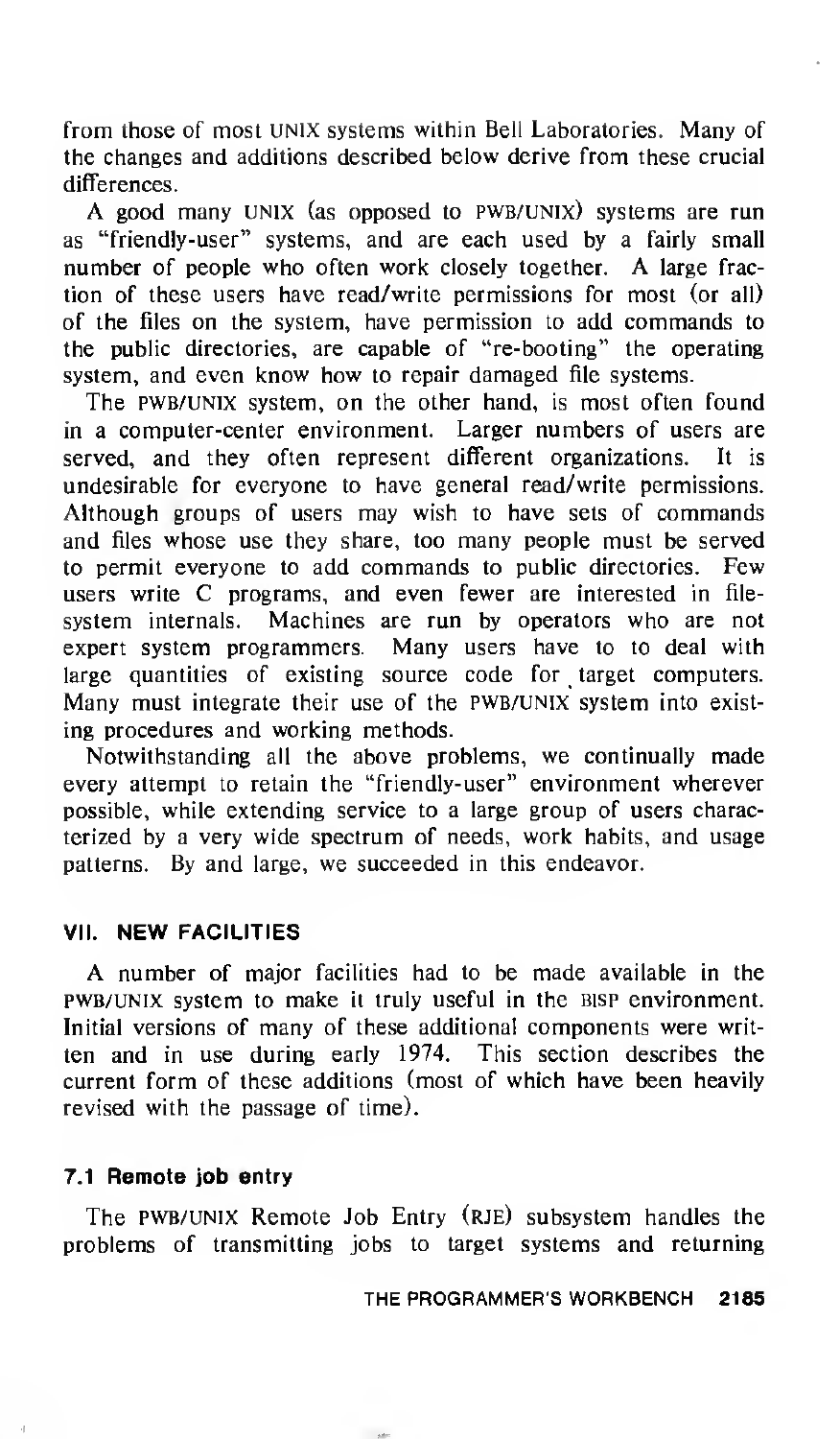output to the appropriate users; RJE per se consists of several components, and its use is supported by various other commands.

The send command is used to generate job streams for target systems; it is a form of macro-processor, providing facilities for file inclusion, keyword substitution, prompting, and character translation (e.g., ASCII to EBCDIC). It also includes a generalized interface to other UNIX commands, so that all or parts of job streams can be generated dynamically by such commands; send offers the users a uniform job-submission mechanism that is almost entirely target-independent.

A transmission subsystem exists to handle communications with each target. "Daemon" programs arrange for queuing jobs, submitting these jobs to the proper target, and routing output back to the user. Device drivers are included in the operating system to control the physical communications links. Some of the code in this subsystem is target-specific, but this subsystem is not visible to end users.

Several commands are used to provide status reporting. Users may inquire about the status of jobs on the target systems, and can elect to be notified in various ways (i.e., on-line or in absentia) of the occurrence of major events during the processing of their jobs.

A user may route the target's output to <sup>a</sup> remote printer or may elect to have part or all of it returned to the originating pwb/unix system. On return, output may be processed automatically by a user-written procedure, or may be placed in a file; it may be examined with the standard UNIX editor, or it can be scanned with a read-only editor (the "big file scanner") that can peruse larger files; RJE hides from the user the distinction between PWB/UNIX files, which are basically character-oriented, and the files of the target system, which are typically recordoriented (e.g., card images and print lines). See Ref. 5 for examples of the use of RJE.

#### 7.2 Source code control system

The PWB/UNIX Source Code Control System (sccs) consists of a small set of commands that can be used to give unusually powerful control over changes to modules of text (i.e., files of source code, documentation, data, or any other text). It records every change made to <sup>a</sup> module, can recreate a module as it existed at any point in time, controls and manages any number of

2186 THE BELL SYSTEM TECHNICAL JOURNAL, JULY-AUGUST 1978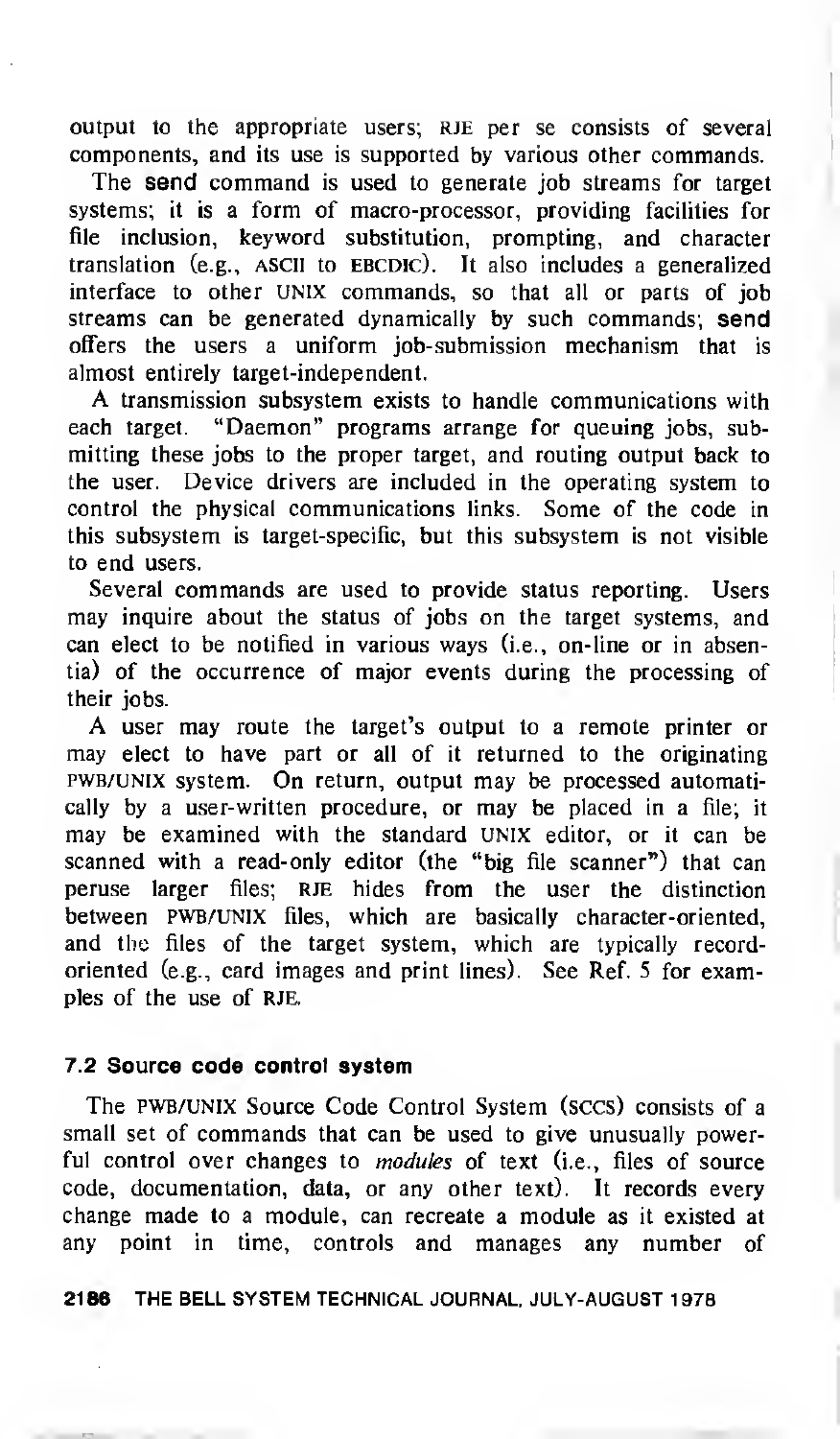concurrently existing versions of a module, and offers various audit and administrative features.<sup>6</sup>

## 7.3 Text processing and document preparation

One of the distinguishing characteristics of the Research UNIX system is that, while it is a general-purpose time-sharing system, it also provides very good text-processing and documentpreparation tools.<sup>7</sup> A major addition in this area provided by the pwb/unix system is pwb/mm, a package of formatting "macros" that make the power of the unix text formatters available to <sup>a</sup> wider audience; pwb/mm has, by now, become the de facto Bell Laboratories standard text-processing macro package; it is used by hundreds of clerical and technical employees. It is an easily observable fact that, regardless of the initial reasons that attract users to the PWB/UNIX system, most of them end up using it extensively for text processing. See Ref. 8 for a further discussion of this topic.

## 7.4 Test drivers

The PWB/UNtX system is often used as a simulator of interactive terminals to execute various kinds of tests of IBM and UNIVAC data-base management and data communications systems, and of applications implemented on these systems; it contains two test drivers that can generate repeatable tests for very complex systems; these drivers are used both to measure performance under well-controlled load and to help verify the initial and continuing correct operation of this software while it is being built and maintained. One driver simulates a  $TELETYPE^{\otimes}$  CDT cluster controller of up to four terminals, and is used to test programs running on univac 1100-series computers. The other (leap) simulates one or more IBM 3270 cluster controllers, each controlling up to 32 terminals. During a test, the actions of each simulated terminal are directed by a scenario, which is a specification of what scripts should be executed by that terminal. A script consists of <sup>a</sup> set of actions that <sup>a</sup> human operator might perform to accomplish some specific, functional task (e.g., update of <sup>a</sup> data-base record). A script can be invoked one or more times by one or more scenarios. High-level programming languages exist for both scripts and scenarios; these languages allow one to specify the actions of the simulated terminal-operator pairs, as well as a large

#### THE PROGRAMMER'S WORKBENCH 2187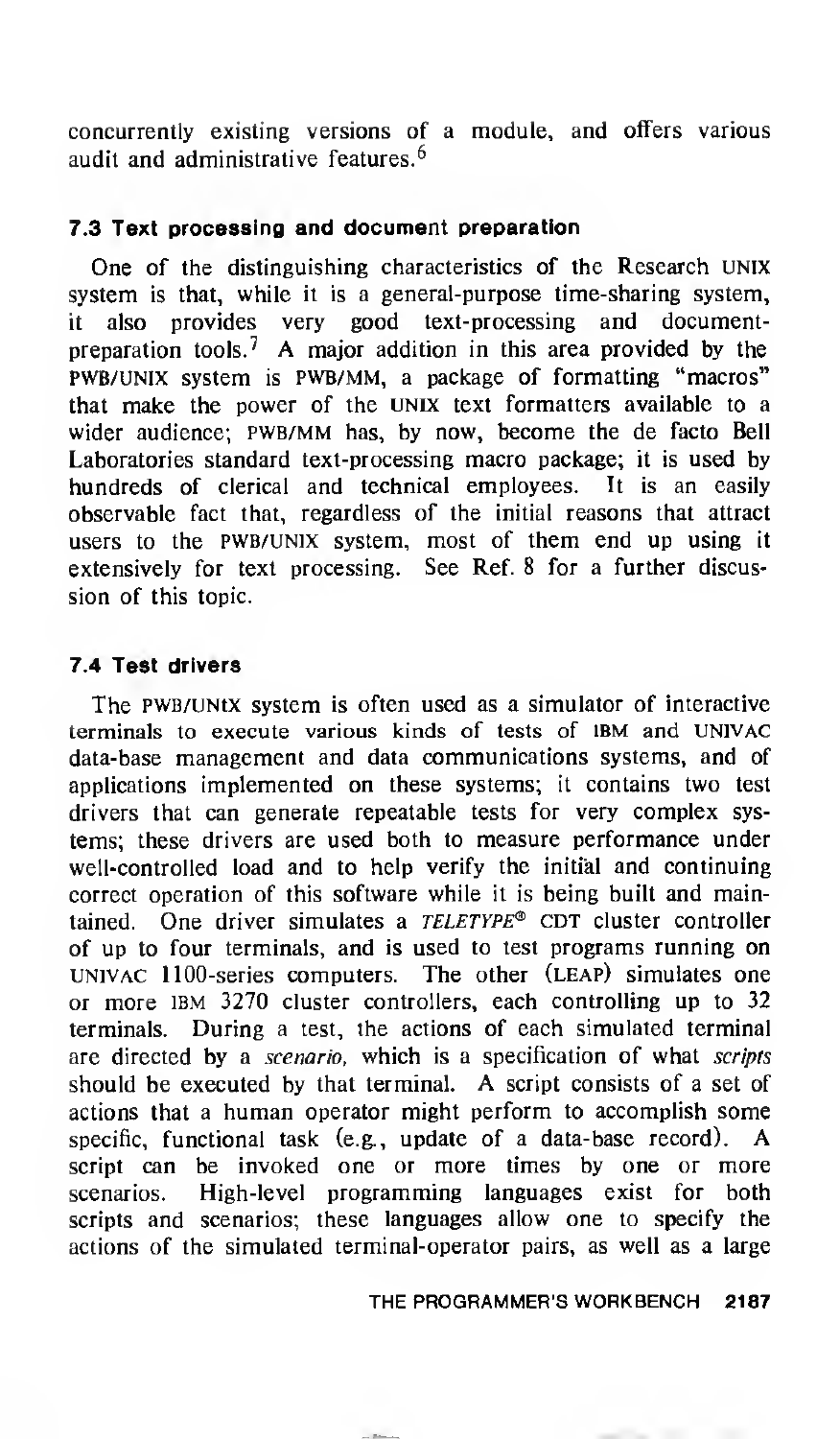variety of test-data recording, error-detection, and error-correction actions. See Ref. 9 for more details on leap.

## VIII. MODIFICATIONS TO THE UNIX SYSTEM

Changes that we made to the UNIX operating system and commands were made very carefully, and only after <sup>a</sup> great deal of thoughtful deliberation. Interface changes were especially avoided. Some changes were made to allow the effective use of the UNIX system in <sup>a</sup> computer-center environment. In addition, <sup>a</sup> number of changes were required to extend the effective use of the UNIX system to larger hardware configurations, to larger numbers of simultaneous users, and to larger organizations sharing the machines.

#### 8.1 Reliability

The UNIX system has generally been very reliable. However, some problems surfaced on PWB/UNIX before showing up on other UNIX systems simply because pwb/unix systems supported a larger and heavier time-sharing load than most other installations based on UNIX. The continual need for more service required these systems to be run near the limits of their resources much of the time, causing, in the beginning, problems seldom seen on other UNIX systems. Many such problems arose from the lack of detection of, or reasonable remedial action for, exhaustion of resources. As <sup>a</sup> result, we made a number of minor changes to various parts of the operating system to assure such detection of resource exhaustion, especially to avoid crashes and to minimize peculiar behavior caused by exceeding the sizes of certain tables.

The first major set of reliability improvements concerned the handling of disk files. It is a fact of life that time-sharing systems are continually short of disk space; pwb/unix is especially prone to rapid surges in disk usage, due to the speed at which the RJE subsystem can transfer data and use disk space. Experience showed that reliable operation requires RJE to be able to suspend operations temporarily, rather than throwing away good output. The ustat system call was added to allow programs to discover the amount of free space remaining in a file system. Such programs could issue appropriate warnings or suspend operation, rather than attempt to write a file that would consume all

2188 THE BELL SYSTEM TECHNICAL JOURNAL, JULY-AUGUST 197B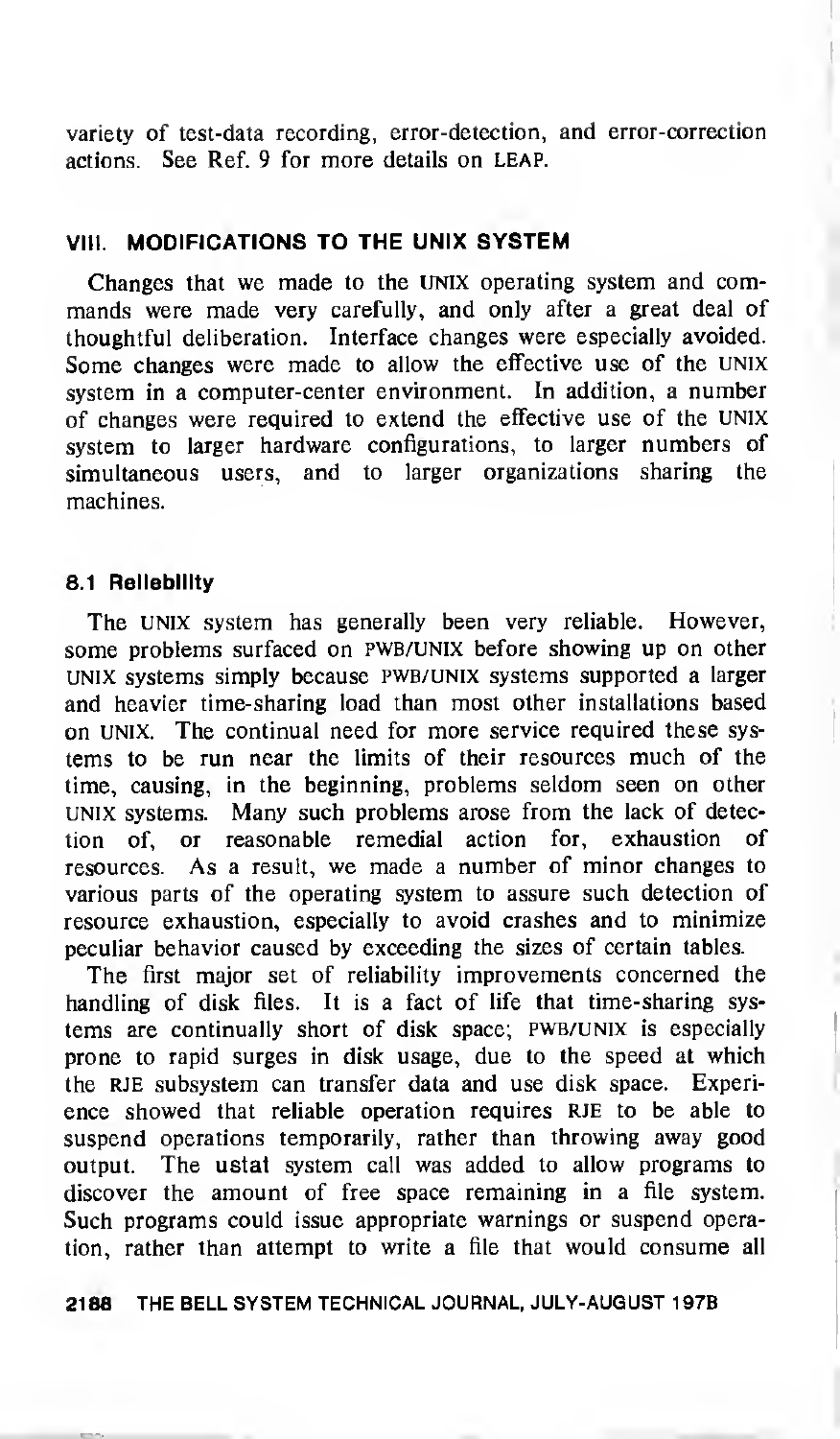the free disk space and be, itself, truncated in the process, causing loss of precious data; the ustat system call is also used by the pwb/unix text editor to offer <sup>a</sup> warning message instead of silently truncating <sup>a</sup> file when writing it into a file system that is nearly full. In general, the relative importance of files depends on their cost in terms of human effort needed to (re)generate them. We consider information typed by people to be more valuable than that generated mechanically.

A number of operational procedures were instituted to improve file-system reliability. The main use of the PWB/UNIX system is to store and organize files, rather than to perform computations. Therefore, every weekday morning, each user file is copied to a backup disk, which is saved for <sup>a</sup> week. A weekly tape backup copy is kept for two months; bimonthly tape copies are kept "forever"— we still have the tapes from January 1974. The disk backup copies permit fast recovery from disk failure or other (rare) disasters, and also offer very fast recovery when individual user files are lost; almost always, such files are lost not because of system malfunctions, but because people inevitably make mistakes and delete files that they really wish to retain. The longterm tape backup copies, on the other hand, offer users the chance to delete files that they might want back at some time in the future, without requiring them to make "personal" copies.

A second area of improvement was motivated by the need for reliable execution of long-running procedures on machines that operate near the limits of their resources. Any UNIX system has some bound on the maximum number of processes permitted at any one time. If all processes are used, it is impossible to successfully issue the fork system call to create a new process. When this happens, it is difficult for useful work to get done, because most commands execute as separate processes. Such transient conditions (often lasting only a few seconds) do cause occasional, random failures that can be extremely irritating to the users (and, potentially, destroy their trust in the system). To remedy this situation, the shell was changed so that it attempts several fork calls, separated from one another by increasing lengths of time. Although this is not a general solution, it did have the practical effect of decreasing the probability of failure to the point that user complaints ceased. A similar remedy was applied to the command-execution failures due to the nearsimultaneous attempts by several processes to execute the same pure-text program.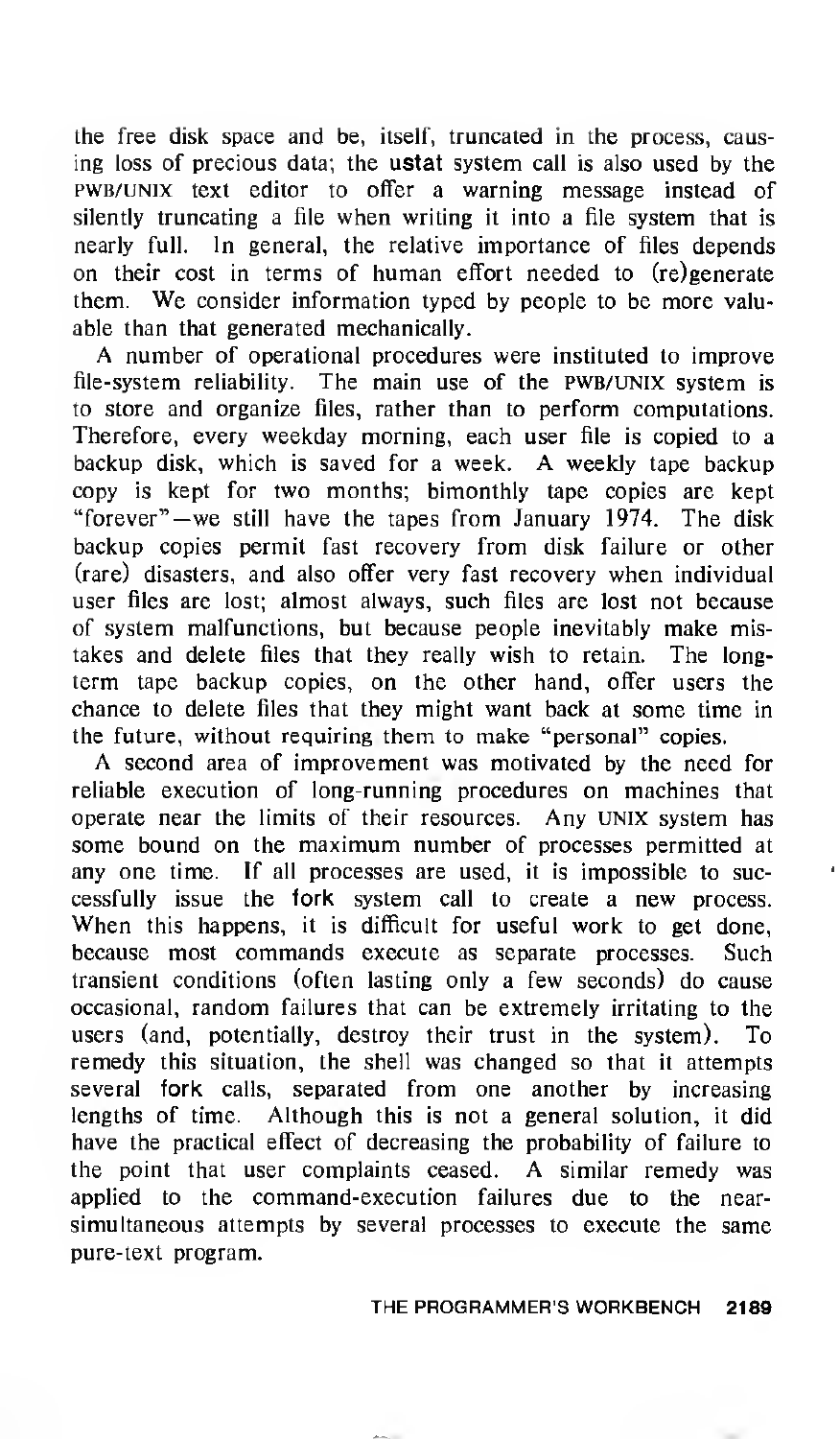These efforts have yielded production systems that users are willing to trust. Although a file is occasionally lost or scrambled by the system, such an event is rare enough to be a topic for discussion, rather than <sup>a</sup> typical occurrence. Most users trust their files to the system and have thrown away their decks of cards. This is illustrated by the relative numbers of keypunches (30) and terminals (550) in BISP. Users have also come to trust the fact that their machines stay up and work. On the average, each machine is down once a week during prime shift, averaging 48 minutes of lost time, for total prime-shift availability of about 98 percent. These figures include the occasional loss of a machine for several hours at <sup>a</sup> time, i.e., for hardware problems. However, the net availability to most users has been closer to 99 percent, because most of the machines are paired and operational procedures exist so that they can be used to back each other up. This eliminates the intolerable loss of time caused by denying to an entire organization access to the PWB/UNIX system for as much as a morning or an afternoon. Such availability of service is especially critical for organizations whose daily working procedures have become intertwined with PWB/UNIX facilities, as well as for clerical users, who may have literally nothing to do if they cannot obtain access to the system.

Thus, users have come to trust the systems to run reliably and to crash very seldom. Prime-shift down-time may occur in several ways. A machine may be taken down voluntarily for <sup>a</sup> short period of time, typically to fix or rearrange hardware, or for some systems programming function. If the period is short and users are given reasonable notice, this kind of down-time does not bother users very much. Some down-time is caused by hardware problems. Fortunately, these seldom cause outright crashes; rather, they cause noticeable failures in communications activities, or produce masses of console error messages about disk failures. A system can "lock-up" because it runs out of processes, out of disk space, or out of some other resource. An alert operator can fix some problems immediately, but occasionally must take the system down and reinitialize it. The causes and effects of the "resource-exhaustion" problems are fairly wellknown and generally thought to offer little reason for consternation. Finally, there is the possibility of an outright system crash caused by software bugs. As of mid-1977, the last such crash on <sup>a</sup> production machine occurred in November 1975.

2190 THE BELL SYSTEM TECHNICAL JOURNAL, JULY-AUGUST 1978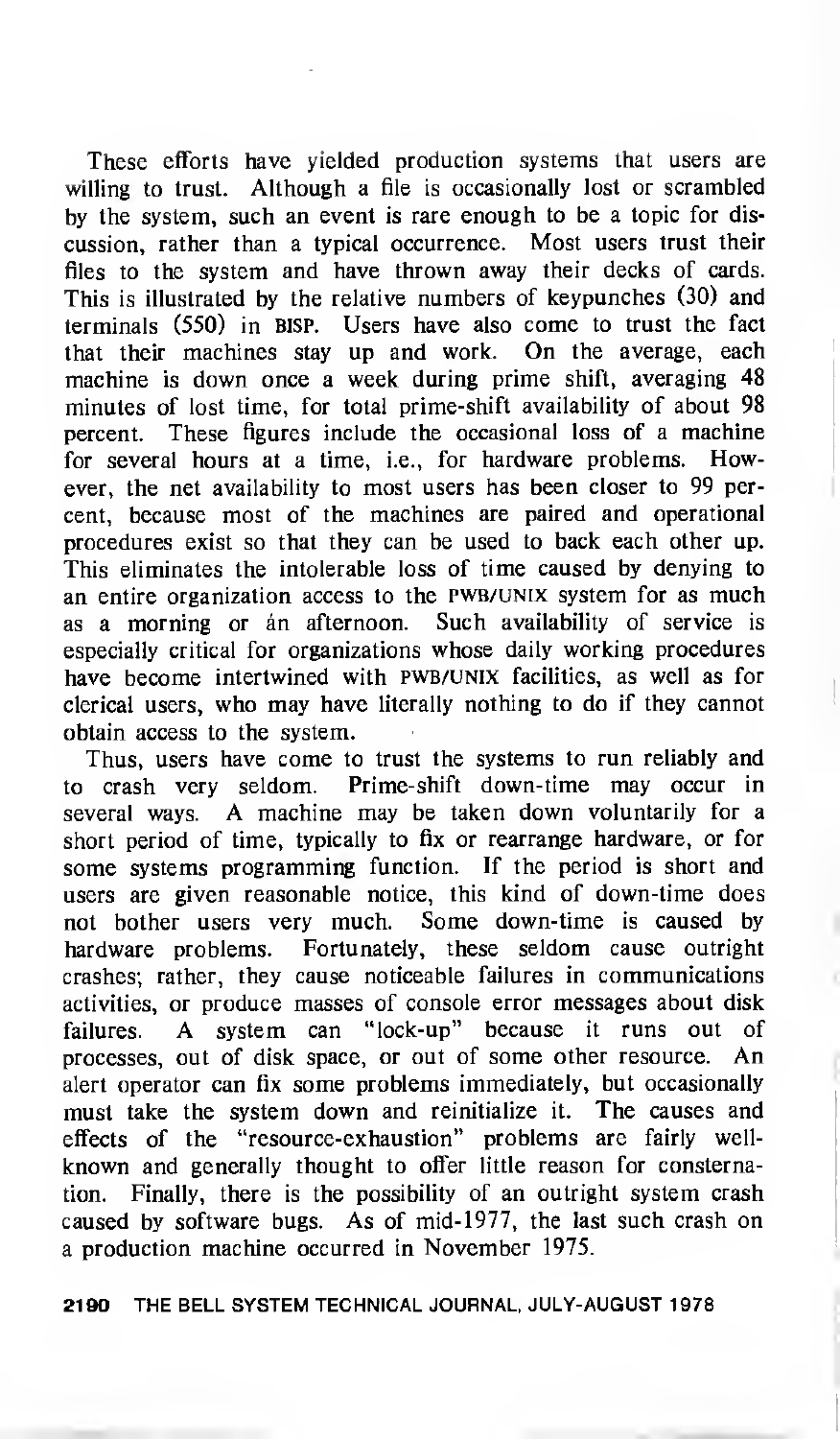## 8.2 Operations

At most sites, UNIX systems have traditionally been operated and administered by highly trained technical personnel; initially, our site was operated in the same way. Growth in PWB/UNIX service eventually goaded us into getting clerical help. However, the insight that we gained from initially doing the job ourselves was invaluable; it enabled us to perceive the need for, and to provide, operational procedures and software that made it possible to manage a large, production-oriented, computer-center-like service. For instance, a major operational task is "patching up" the file system after a hardware failure. In the worst cases, this work is still done by system programmers, but cases where system recovery is fairly straightforward are now handled by trained clerks. Our first attempt at writing an operator's manual dates from that time.

In the area of system administration, resource allocation and usage accounting have become more formal as the number of systems has grown. Software was developed to move entire sections of a file system (and the corresponding groups of users) from volume to volume, or from one PWB/UNIX system to another without interfering with linked files or access history. A major task in this area has been the formalization and the speeding-up of the file-system backup procedures.

By mid- 1975, it was clear that we would soon run out of unique "user-ID" numbers. We resisted user pressure to re-use numbers among pwb/unix systems. Our original reason was to preserve our ability to back up each pwb/unix system with another one; in other words, the users and files from any system that is down for an extended period should be able to be moved to another, properly configured system. This was difficult enough to do without the complication of duplicated user-IDs. Such backup has indeed been carried out several times. However, the two main advantages of retaining unique user-IDs were:

- $(i)$  Protecting our ability to move users *permanently* from one system to another for organizational or load-balancing purposes.
- $(i)$  Allowing us to develop reasonable means for communicating among several systems without compromising file security.

We return to the subject of user-IDs in Section 8.4 below.

THE PROGRAMMER'S WORKBENCH 2191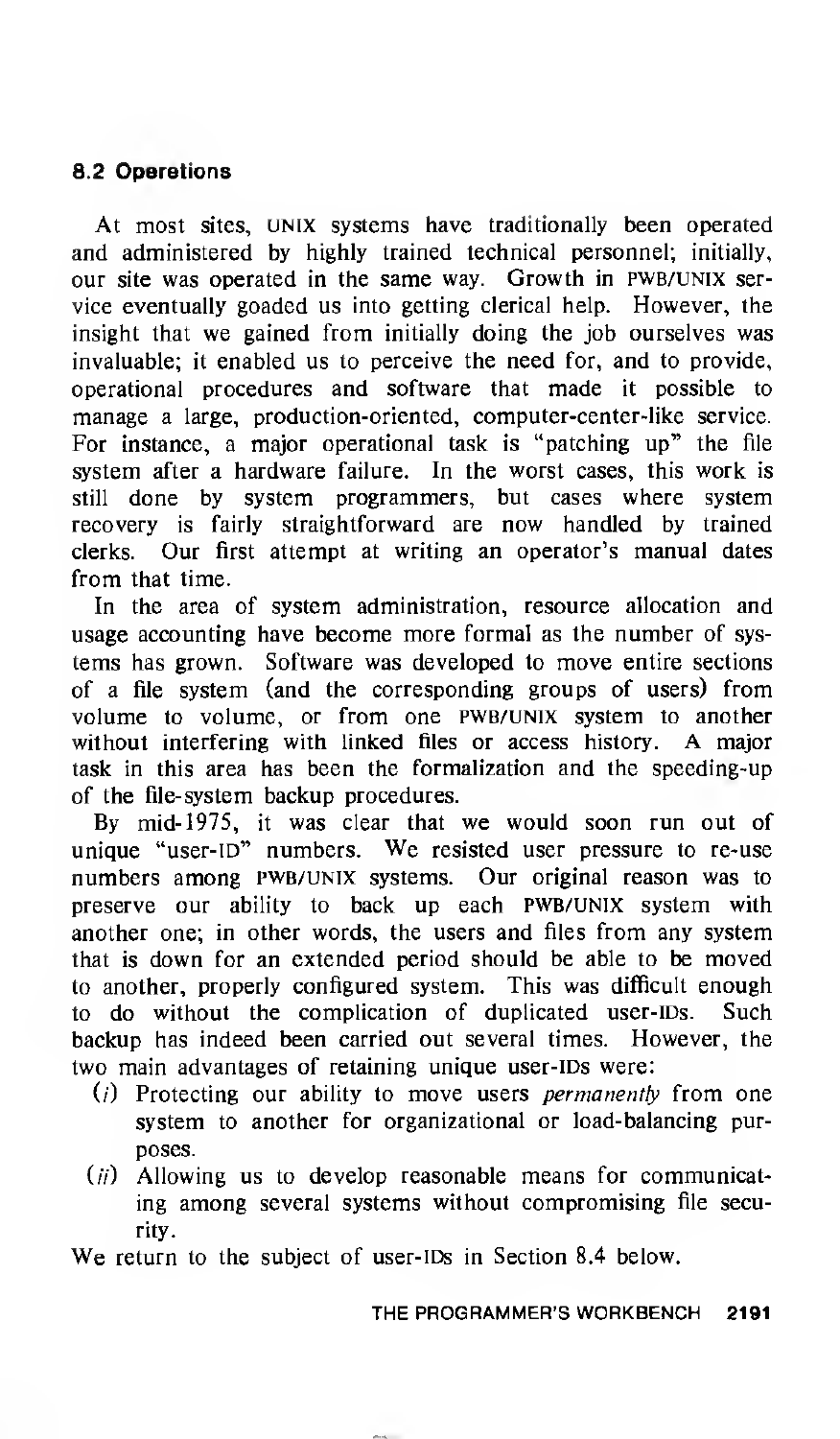## 8.3 Performance improvements

A number of changes were made to increase the ability of the pwb/unix system to run on larger configurations and support more simultaneous users. Although demand for service almost always outran our ability to supply it, minor tuning was eschewed in favor of finding ways to gain large payoffs with relatively low investment.

For a system such as PWB/UNIX, it is much more important to optimize the use of moving-head disks than to optimize the use of the CPU. We installed <sup>a</sup> new disk driver\* that made efficient use of the rp04 (ibm 3330-style) disk drives in multi-drive configurations. The seek algorithm was rewritten to use one (sorted) list of outstanding disk-access requests per disk drive, rather than just one list for the entire system; heuristic analysis was done to determine what I/O request lead-time yields minimal rotational delay and maximal throughput under heavy load. The effect of these changes and of changes in the organization of the disk free-space lists (which are now optimized by hardware type and load expectation) have nearly tripled the effective multi-drive transfer rate. Current pwb/unix systems have approached the theoretical maximum disk throughput. On <sup>a</sup> heavily loaded system, three moving- head drives have the transfer capacity of a single fixed- head disk of equivalent size. The C program listing for the disk driver is only four pages long; this made it possible to experiment with it and to tune it with relative ease.

Minor changes were made in process scheduling to avoid "hot spots" and to keep response time reasonable, even on heavily loaded systems. Similarly, the scheduler and the terminal driver were also modified to help maintain a reasonable rate of output to terminals on heavily loaded systems. We have consciously chosen to give up a small amount of performance under a light load in order to gain performance under a heavy load.

Several performance changes were made in the shell. First, a change of just a few lines of code permitted the shell to use buffered "reads," eliminating about 30 percent of the CPU time used by the shell. Second, a way was found to reduce the average number of processes created in a day, also by approximately 30 percent; this is a significant saving, because the creation of a process and the activation of the corresponding program typically

<sup>\*</sup> Written by L. A. Wehr.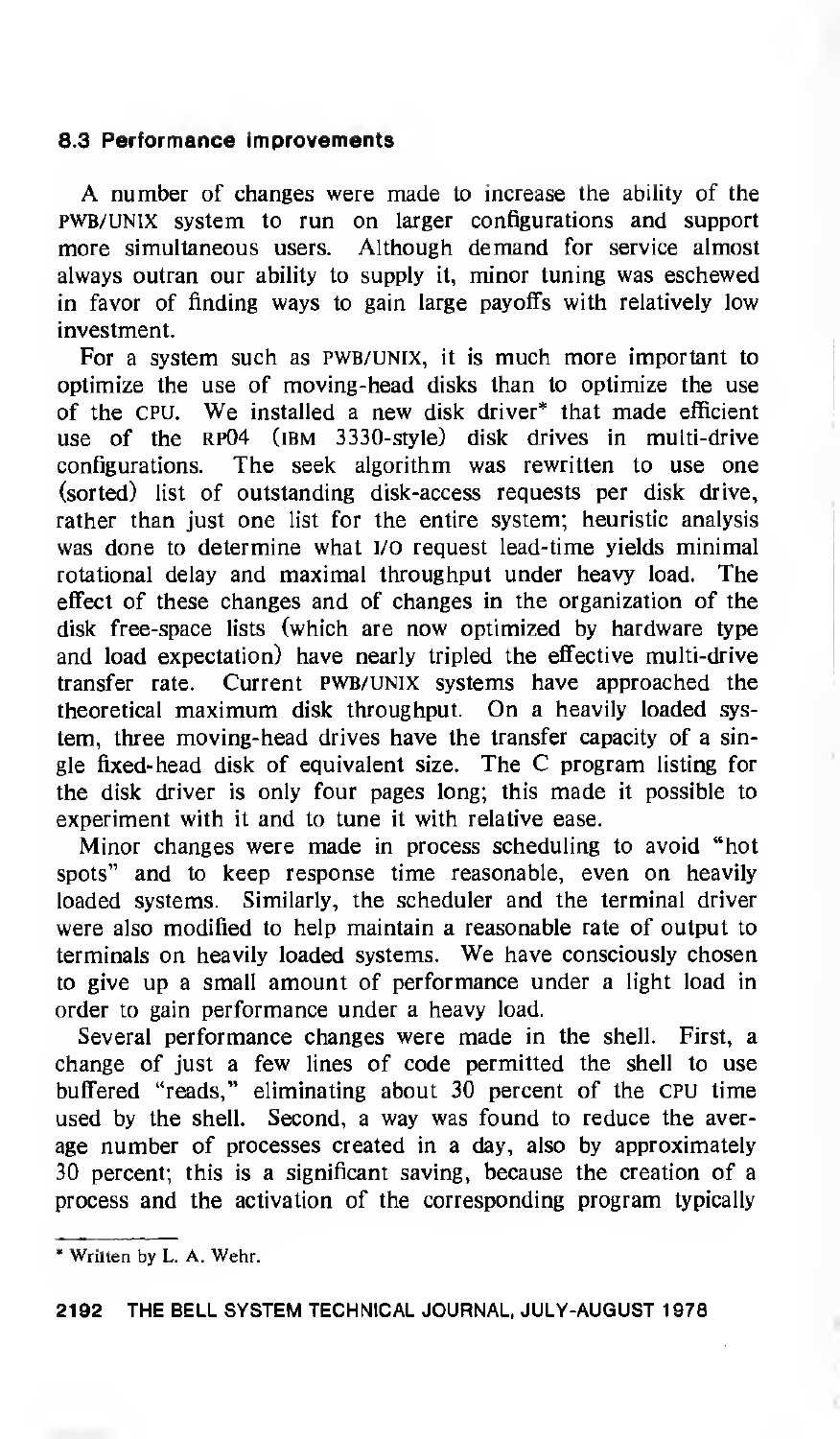require about 0.1 second of CPU time and also incur overhead for I/O. To accomplish this, shell accounting data were analyzed to investigate the usage of commands. Each PWB/UNIX system typically had about 30,000 command executions per day. Of these, 30 percent resulted from the execution of just a few commands, namely, the commands used to implement flow-of-control constructs in shell procedures. The overhead for invoking them typically outweighed their actual execution time. They were absorbed (without significant changes) into the shell. This reduced somewhat the CPU overhead by eliminating many fork calls. Much more importantly, it reduced disk I/O in several ways: swapping due to forks was reduced, as was searching for commands; it also reduced the response time perceived by users executing shell procedures— the improvement was enough to make the use of these procedures much more practical. These changes allowed us to provide service to many more users without degrading the response time of our systems to an unreasonable degree.

The most important decision that we made in this entire area of reliability and performance was our conscious choice to keep our system in step with the Research UNIX system; its developers have been most helpful: they quickly repaired serious bugs, gave good advice where our needs diverged from theirs, and "bought back" the best of our changes.

## 8.4 User environment

During 1975, a few changes that altered the user environment were made to the operating system, the shell, and <sup>a</sup> few other commands. The main result of these changes was to more than double the size of the user population to which we could provide service without doing major harm to the convenience of the UNIX system. In particular, several problems had to be overcome to maintain the ease of sharing data and commands. This aspect of the UNIX system is popular with its users, is especially crucial for groups of users working on common projects, and distinguishes the UNIX system from many other time-sharing systems, which impose complete user-from-user isolation under the pretense of providing privacy, security, and protection.

Initially, the UNIX system had a limit of 256 distinct user-tDs;<sup>1</sup> this was adequate for most UNIX installations, but totally inadequate for a user population the size of ours. Various solutions were studied, and most were rejected. Duplicating user-tDs across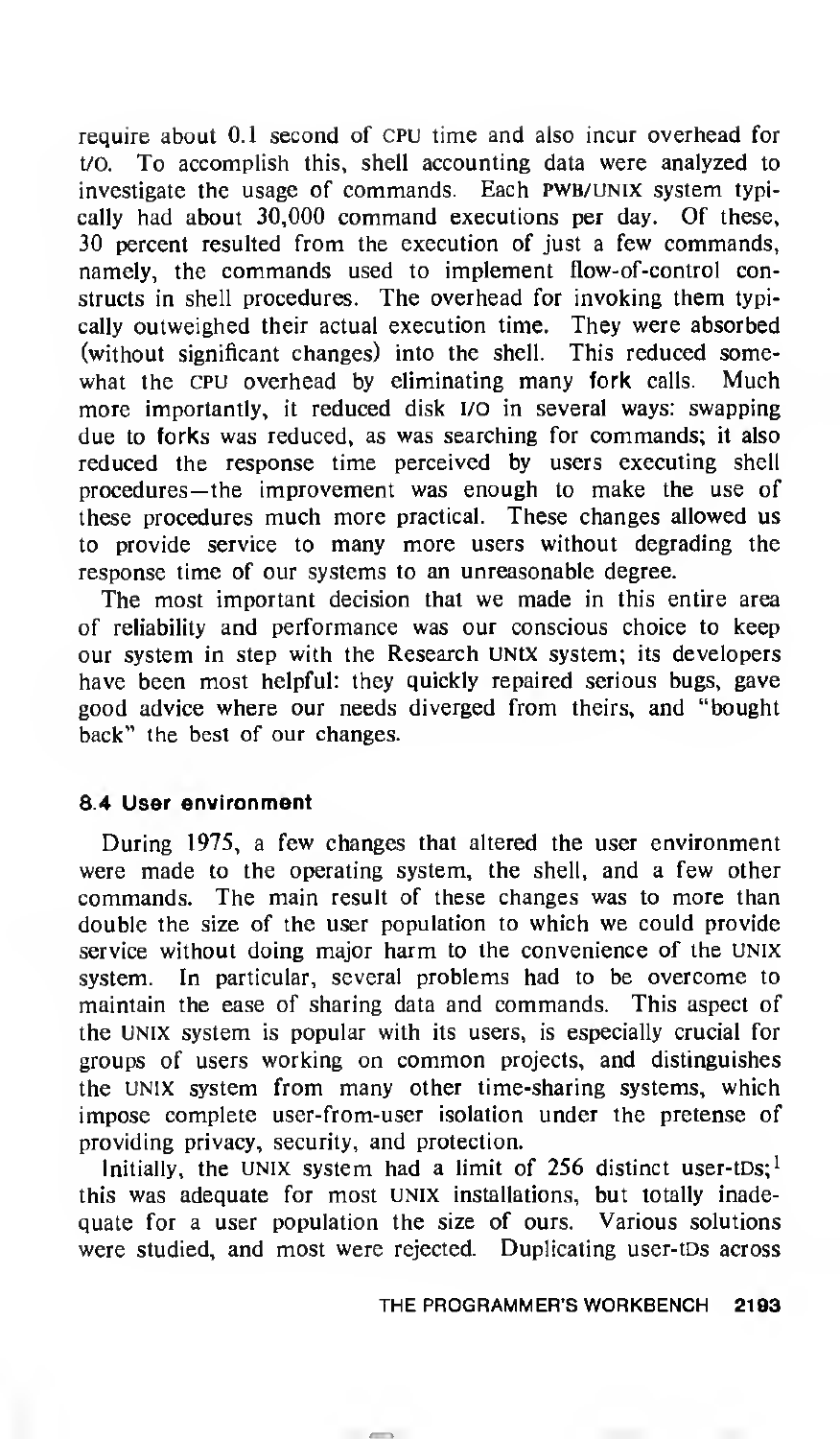machines was rejected for operational reasons, as noted in Section 8.2 above. A second option considered was that of decreasing the available number of the so-called "group-IDs," or removing them entirely, and using the bits thus freed to increase the number of distinct user-IDs. Although attractive in many ways, this solution required a change in the interpretation of information stored with every single disk file (and every backup copy thereof), changes to large numbers of commands, and a fundamental departure from the Research UNIX system during a time when thought was being given to possible changes to that system's protection mechanisms. For these reasons, this solution was deemed unwise.

Our solution was <sup>a</sup> modest one that depended heavily on the characteristics of the PWB/UNIX user community, which, as mentioned above, consists mostly of groups of cooperating users, rather than of individual users working in isolation from one another. Typical behavior and opinions in these groups were:

- $(i)$  Users in such a group cared very little about how much protection they had from each other, as long as their files were protected from damage by users outside their group.
- $(ii)$  A common password was often used by members of a group, even when they owned distinct user-IDs. This was often done so that a needed file could be accessed without delay when its owner was unavailable.
- $(iii)$  Most users were willing to have only one or two *user-IDs* per group, but wanted to retain their own *login names* and login directories. We also favored such <sup>a</sup> distinction, because experience showed that the use of a single login name by more than a few users almost always produced cluttered directory structures containing useless files.
- $(iv)$  Users wanted to retain the convenience of inter-user communication through commands (e.g., write and mail) that automatically identified the sending person.

The Research UNIX login command maps <sup>a</sup> login name into <sup>a</sup> user-ID, which thereafter identifies that user. Because the mapping from login name to user-ID is many-to-one in pwb/unix, a given user-ID may represent many login names. It was observed that the login command knew the login name, but did not record it in <sup>a</sup> way that permitted consistent retrieval. The login name was added to the data recorded for each process and the udata

2194 THE BELL SYSTEM TECHNICAL JOURNAL, JULY-AUGUST <sup>1</sup> 978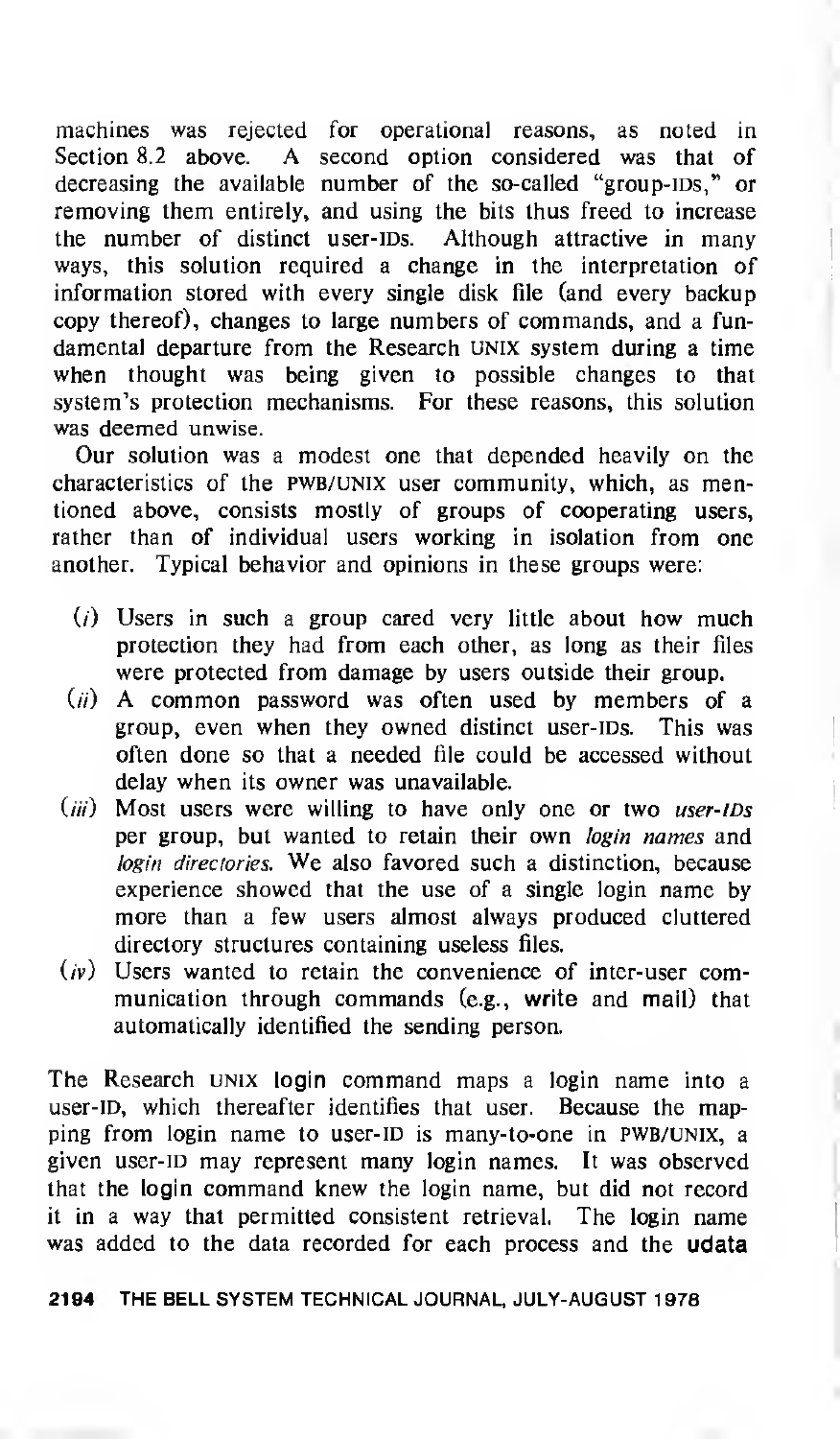system call was added to set or retrieve this value; the login command was modified to record the login name and <sup>a</sup> small number of other commands (such as write and mail) were changed to obtain the login name via the udata system call. Finally, to improve the security of files, <sup>a</sup> few commands were changed to create files with read/write permission for their owners, but read-only for everyone else. The net effect of these changes was to greatly enlarge the size of the user community that could be served, without destroying the convenience of the UNIX system and without requiring widespread and fundamental changes.

The second problem was that of sharing commands. When <sup>a</sup> command is invoked, the shell first searches for it in the current directory, then in directory /bin, and finally in directory /usr/bin. Thus, any user may have private commands in one of his or her private directories, while /bin is a repository for the most frequently used public commands, and /usr/bin usually contains less frequently used public commands. On many systems, almost anyone can install commands in /usr/bin. Although this is practical for <sup>a</sup> system with twenty or so users, it is unworkable for systems with 200 or more, especially when <sup>a</sup> number of unrelated organizations share <sup>a</sup> machine. Our users wanted to create their own commands, invoked in the same way as public commands. Users in large projects often wanted several sets of such commands: project, department, group, and individual.

The solution in this case was to change the shell (and <sup>a</sup> few other commands, such as nohup and time) to search a userspecified list of directories, instead of the existing fixed list. In order to preserve the consistency of command searching across different programs, it was desirable to place a user-specified list where it could be accessed by any program that needed it. This was accomplished through <sup>a</sup> mechanism similar to that used for solving the previous problem. The login command was changed to record the name of the user's login directory in the per-process data area. Each user could record <sup>a</sup> list of directories to be searched in a file named .path in his or her login directory, and the shell and other commands were changed to read this file. Although <sup>a</sup> few users wished to be able to change this list more dynamically than is possible by editing the .path file, most users were satisfied with this facility, and, as a matter of observed fact, altered that file infrequently. In many projects, the project administrator creates an appropriate .path file and then makes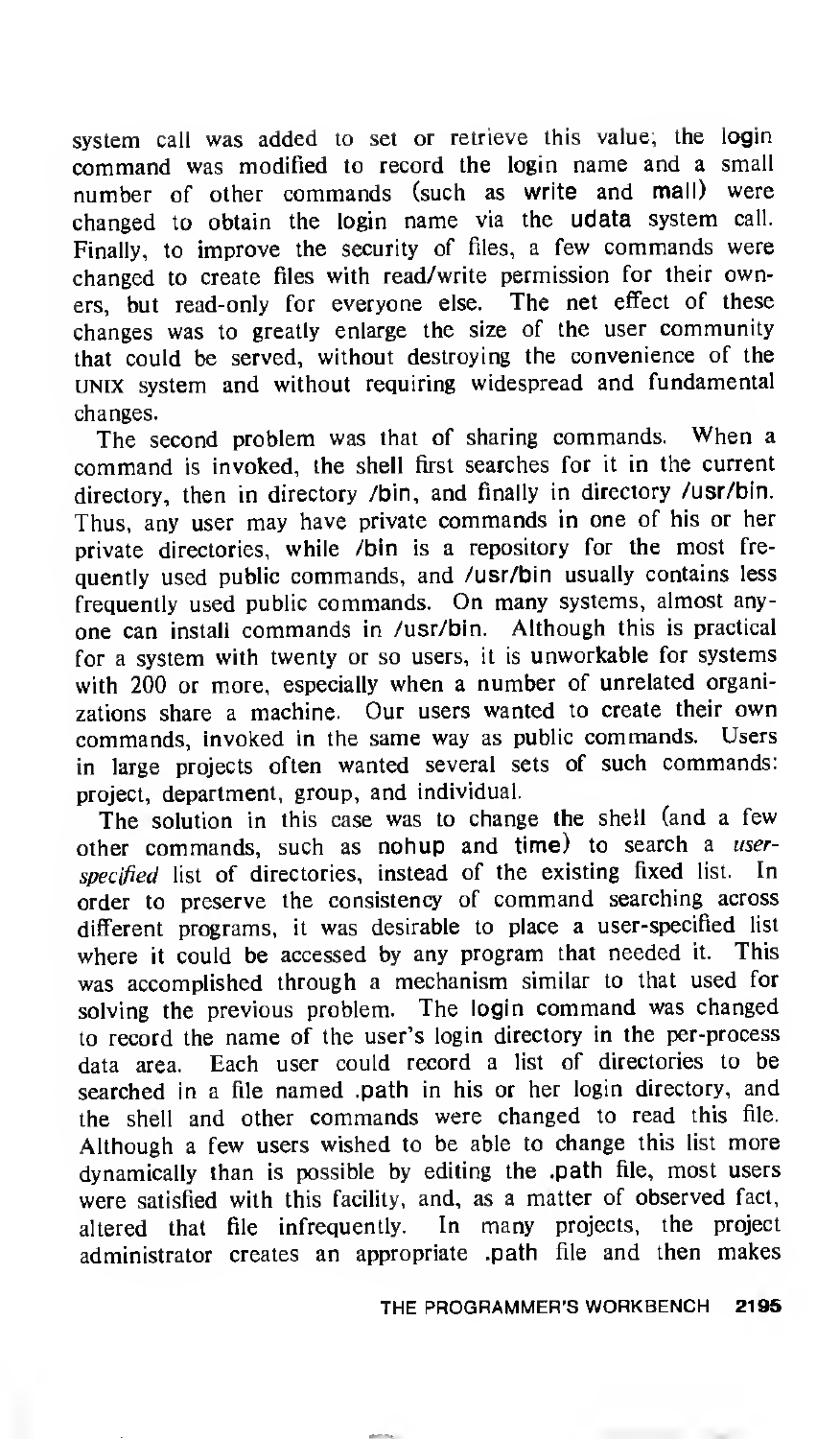links to it for everyone else, thus ensuring consistency of com mand names within the project.

These changes were implemented in mid- 1975. Their effect was an upsurge in the number of project-specific commands, written to improve project communication, to manage project data bases, to automate procedures that would otherwise have to be performed manually, and, generally, to customize the user environment provided by the PWB/unix system to the needs of each project. The result was a perceived increase in user productivity, because our users (who are, by and large, designers and builders of software) began spending significantly less time on housekeeping tasks, and correspondingly more time on their end products; see Ref. <sup>5</sup> for comments on this entire process by some early PWB/UNIX users.

## 8.5 Extending the use of the shell

A number of extensions were made to the shell to improve its ability to support shell programming, while leaving its user interface as unchanged as possible. These changes were made only after a great deal of trepidation, because they clearly violated the UNIX system's principle of minimizing the complexity of "central" programs, and because they represented a departure from the Research UNIX shell; these departures consisted of minor changes in syntax, but major changes in intended usage.

During 1974 and early 1975, the PWB/UNIX shell was the same as the Research UNIX shell, and its usage pattern was similar, i.e., it was mainly used to interpret commands typed at a terminal and occasionally used to interpret (fairly simple) files of commands. A good explanation of the original shell philosophy and usage may be found in Ref. 10. At that time, shell programming abilities were limited to simple handling of a sequence of arguments, and flow of control was directed by if, goto, and exit— separate commands whose use gave <sup>a</sup> Fortran-like appearance to shell procedures. During this period, we started experimenting with the use of the shell. We noted that anything that could be written as a shell procedure could always be written in C, but the reverse was often not true. Although C programs almost always executed faster, users preferred to write shell procedures, if at all possible, for a number of reasons:

 $(i)$  Shell programming has a "shallow" learning curve, because

2196 THE BELL SYSTEM TECHNICAL JOURNAL, JULY-AUGUST <sup>1</sup>978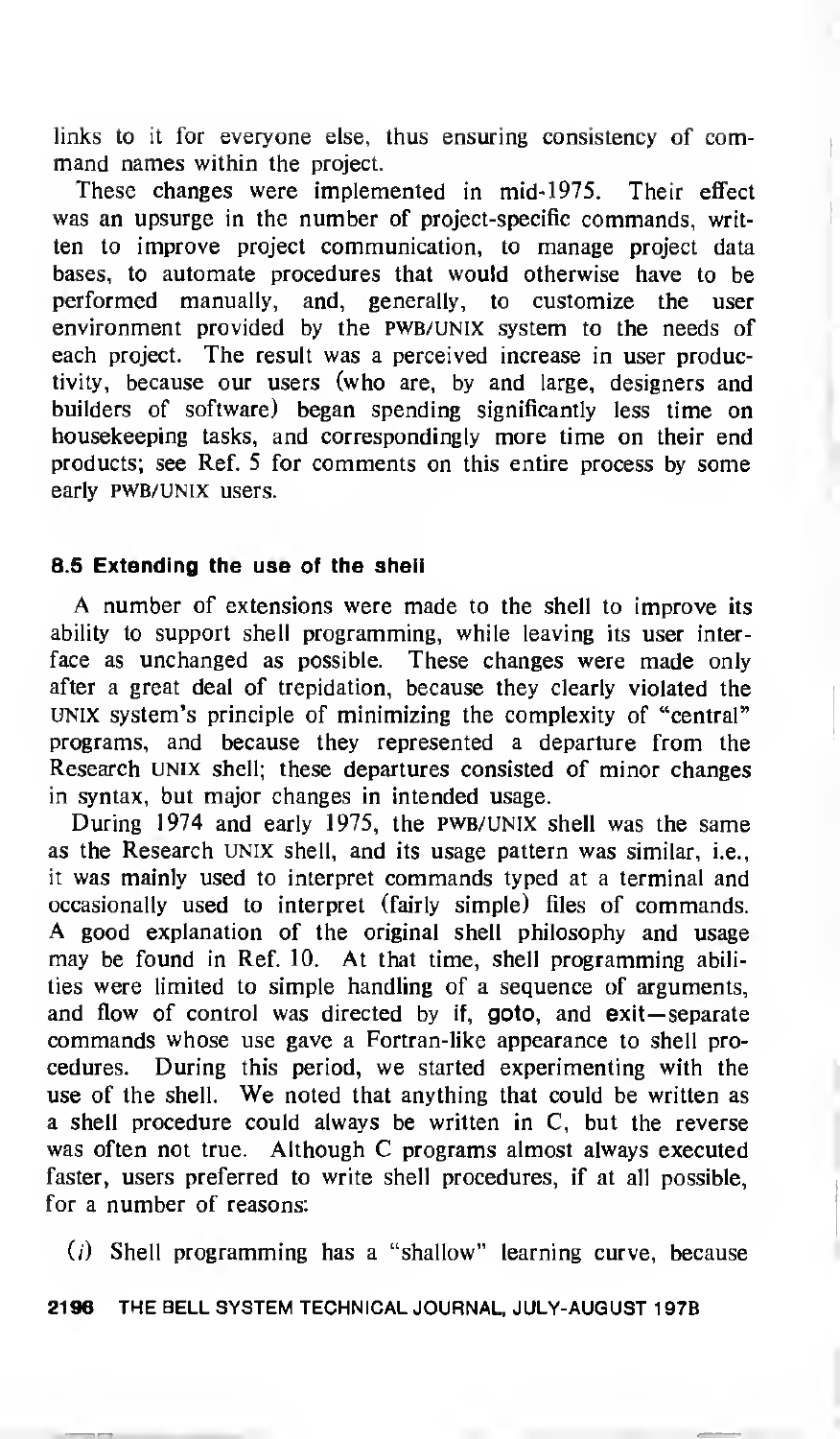anyone who uses the UNIX system must learn something about the shell and a few other commands; thus little additional effort is needed to write simple shell procedures.

- $(i)$  Shell programming can do the job quickly and at a low cost in terms of human effort.
- $(iii)$  Shell programming avoids waste of effort in premature optimization of code. Shell procedures are occasionally recoded as C programs, but only after they are shown to be worth the effort of being so recoded. Many shell procedures are executed no more frequently than a few times a day; it would be very difficult to justify the effort to rewrite them in C.
- $(iv)$  Shell procedures are small and easy to maintain, especially because there are no object programs or libraries to manage.

Experience with shell programming led us to believe that some very modest additions would yield large gains in the kinds of procedures that could be written with the shell. Thus, in mid-1975, we made <sup>a</sup> number of changes to the shell, as well as to other commands that are used primarily in shell procedures. The shell was changed to provide 26 character-string variables and a command that sets the value of such a variable to an already existing string, or to <sup>a</sup> line read from the standard input. The if command was extended to allow <sup>a</sup> "nestable" if-then-else-endif form, and the expr command was created to provide evaluation of character-string and arithmetic expressions. These changes, in conjunction with those described in Section 8.4 above, resulted in a dramatic increase in the use of shell programming. For example, procedures that lessened the users' need for detailed knowledge of the target system's job control language were written for submitting RJE jobs,\* groups of commands were written to manage numerous small data bases, and many manual procedures were automated. A more detailed discussion of shell usage patterns (as of June 1976) may be found in Ref. 11.

Further changes have been made since that time, mainly to complete the set of control structures (by adding the switch and while commands), and also to improve performance, as explained in Section 8.3 above.

<sup>\*</sup> Target-system users who interact with these targets via the pwb/unix rje subsystem make about <sup>20</sup> percent fewer errors in their job control statements than those who interact directly with the targets.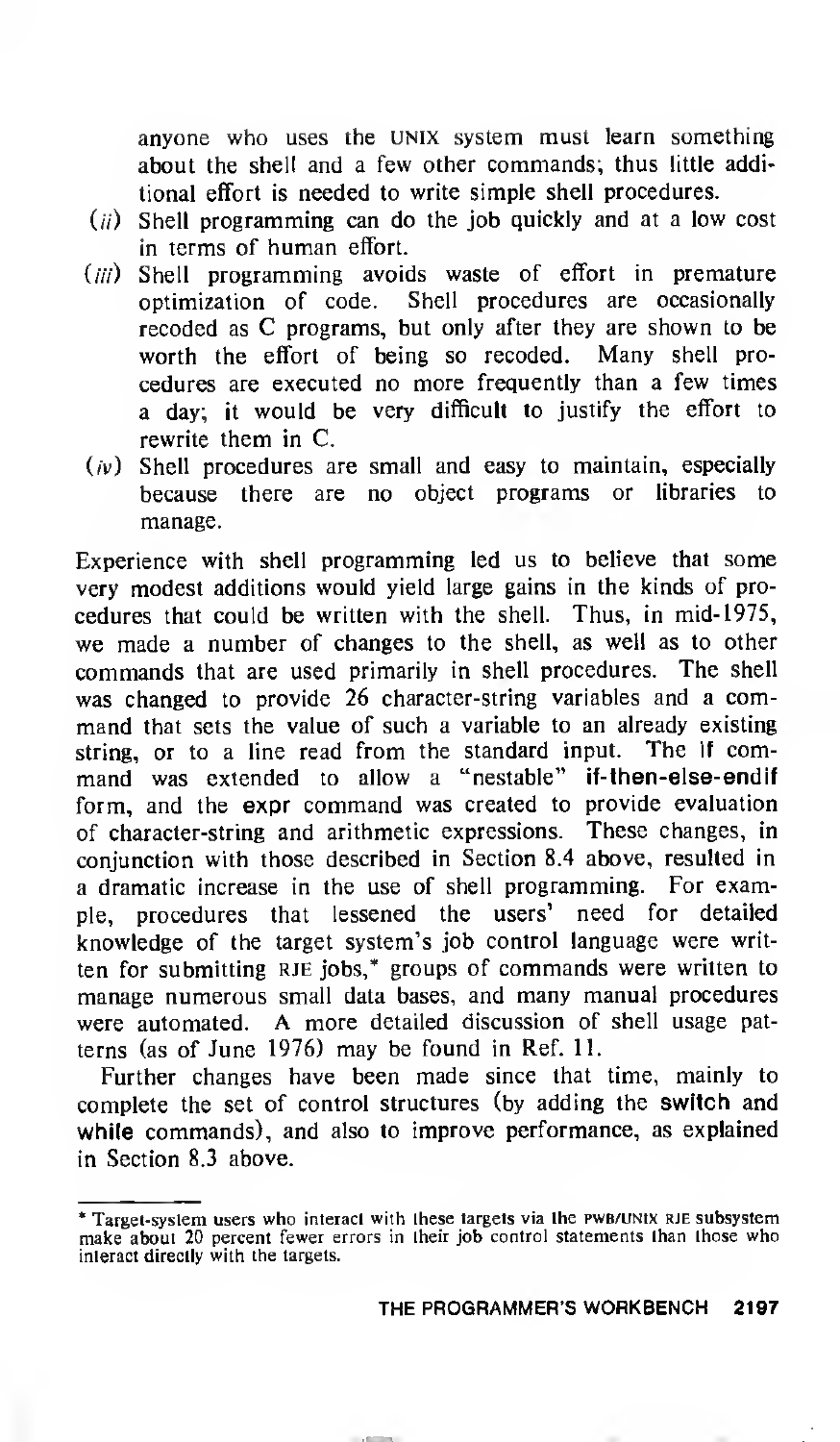Although the shell became larger, the resulting extensive use of shell programming made it unnecessary for us to build large amounts of centrally-supported software. Thus, these changes to the shell actually reduced the total amount of software that we had to build and maintain, while allowing each user project to customize its own work environment to best match its needs and terminology. A new version of the shell has been written recently; <sup>12</sup> it includes most of our additions, in one form or another.

### IX. WHAT WE HAVE LEARNED

Several UNIX systems have served for many years as development facilities in support of minicomputers and microprocessors. The existence of the PWB/UNIX system shows that the UNIX system can also perform this function quite effectively for target machines that are among the largest of the currently available computers. The importance of this observation lies in the fact that the pwb/unix system can be used to provide a uniform interface and development facility for almost any programming project, regardless of its intended target, or the size of that target.

Our experience also proves that the UNIX system is readily adaptable to the computer-center environment, permitting its benefits to be offered to a very wide user population. Although some changes and additions to the UNIX system were required, they were accomplished without tampering with its basic fabric, and without significantly degrading its convenience and usability.

Finally, why is the PWB/UNIX system so successful? Certainly, most of the credit goes to the UNIX system itself. In addition, success came partly from what we added to the UNIX system, partly because we provided generally good service, and, perhaps most importantly, because, during the entire design and development process, we forcefully nurtured <sup>a</sup> close, continuing dialogue between ourselves and our users.

Another reason for the success of the PWB/UNIX system is that it adapts very easily to the individual needs of each user group. Without delving into the "Tower of Babel" effect, it appears that each programming group has strong functional (and perhaps social) needs to radically customize its work environment. This urge to specialize has often been carried out at great cost on other systems. On pwb/unix systems, users within such <sup>a</sup> group share files, build specialized send "scripts" for compiling, loading,

21 98 THE BELL SYSTEM TECHNICAL JOURNAL, JULY-AUGUST <sup>1</sup>978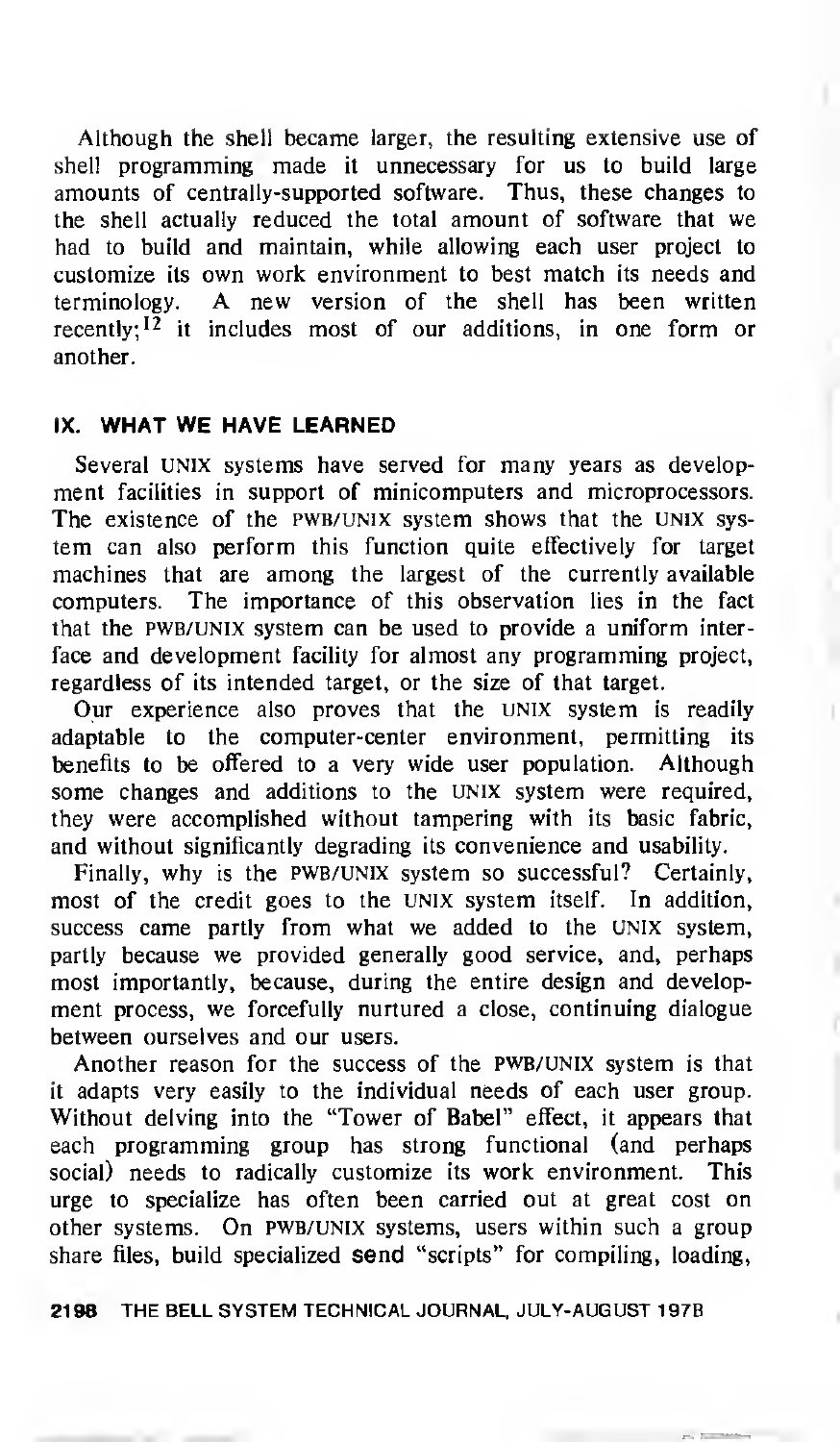and testing their programs on target computers, and write commands (shared within the group) that incorporate nomenclature specific to the group's project. Our changes to the shell and to the user environment, along with the basic facilities of the UNIX system, combined to permit the writing of these new commands as shell procedures. The development of such shell procedures requires at least an order of magnitude less effort than the writing of equivalent C programs. The result is that today, on many pwb/unix systems, four out of five commands that are executed originate in such user-written shell procedures.

Speaking as developers of the PWB/UNIX system, we believe that our system fosters real improvement in our users' productivity. The contributing factors have all been touched upon above; the most important of these are:

- (/) A single, uniform, consistent programming environment.
- $(i)$  Good, basic tools that can be combined in a variety of ways to serve special needs.
- $(iii)$  Protection of data to free the users from time-consuming housekeeping chores.
- $(v)$  Very high system availability and reliability.

Taken together, these characteristics instill confidence in our users and make them want to use our system.

One effect that we did not fully forsee was that our changes to the UNIX system (some made under considerable pressure from our users) would lead to an explosion of project-specific software and an expanded demand for pwb/unix service. However, we did keep to our original goals:

- (/) To keep up-to-date with the Research UNIX system.
- $(i)$  To change as little of the Research UNIX system as possible.
- (*iii*) To make certain that our changes did not compromise the inherent simplicity, generality, flexibility, and efficiency of the UNIX system.
- $(i)$  To provide to our users tools, rather than products.

#### X. ACKNOWLEDGMENTS

The basic concept of the pwb/unix system was first suggested by E. L. Ivie.<sup>3</sup> Many of our colleagues have contributed to the design, implementation, and continuing improvement of that system. Thanks must also go to several members of the Bell